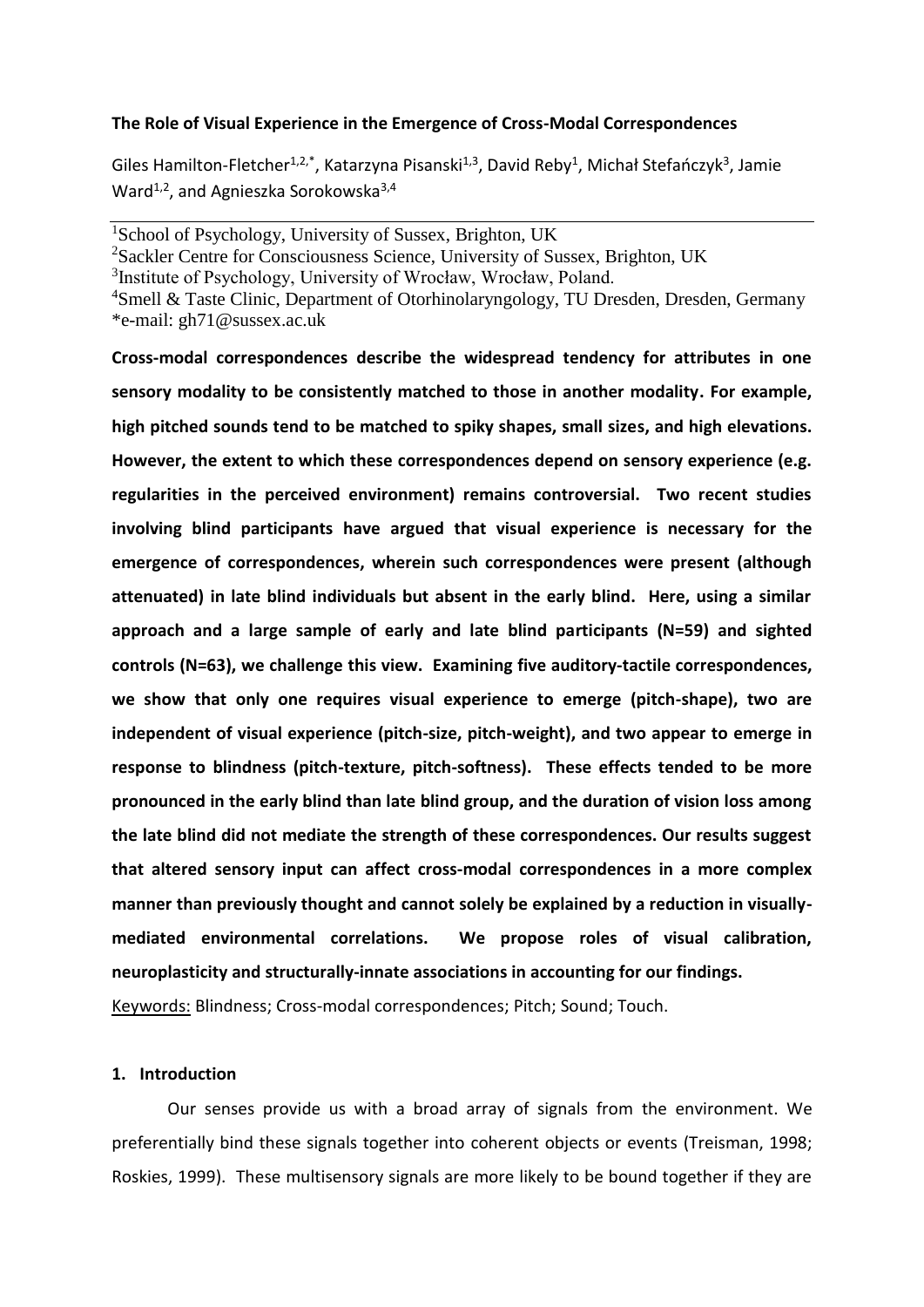congruent in terms of temporal, spatial, or semantic factors (Spence, 2011). However, another basis for integrating across modalities is through matching specific stimulus features (e.g. pitch, colour). This preferential matching reflects a variety of processing biases, some of which manifest from unconscious intuitions that certain sensory properties relate to or map onto those of other senses. Such unconscious biases can be easily demonstrated by asking seemingly nonsensical questions - such as whether listening to a high-pitched tone is perceptually closer to white or black? The answers to these questions reveal widespread matching preferences between seemingly separate sensory features, collectively known as 'cross-modal correspondences' (Spence, 2011).

Cross-modal correspondences affect attention, perceptual processing, multisensory integration, and aesthetics (Chiou & Rich, 2012; Spence, 2011; Albertazzi, Malfatti, Canal & Micciolo, 2015), and have even been speculated to play a role in language evolution (Ramachandran & Hubbard, 2001). Furthermore, cross-modal correspondences are also present in other species (Ratcliffe, Taylor & Reby, 2016), from chimpanzees mapping high pitch to high luminance (Ludwig, Adachi & Matsuzawa, 2011) to birds and mammals mapping low pitch to large body size (Morton, 1977).

The origins of cross-modal correspondences are controversial (Spence & Deroy, 2012), and likely vary in accordance with the specific association in question. The currently prevailing explanations relate to neurological, statistical or mediating factors (Spence, 2011). Neurological accounts suggest that common cortical representations of separate sensory features relate to their perceived similarity; for example, increased loudness is associated with increased brightness (Bond & Stevens, 1969), where it is argued that experiencing either loud or bright stimuli increases the neural activity in the primary auditory and visual cortices respectively (Goodyear & Menon, 1998; Jäncke, Shah, Posse, Grosse-Ryuken & Müller-Gärtner, 1998; Mulert et al., 2005), and as a result these sensory features become associated through an 'intensity-matching' process. A related neurological account suggests that while individual sensory features may be qualitatively distinct, they can be abstracted to a common mechanism for gauging their magnitude or polarity in the parietal cortex, such that two sensory features perceived as 'high' on a given scale become associated (Walsh, 2003). Statistical accounts suggest that regularly co-occurring pairs of stimuli become associated with one another and internalised. For example, positive relationships between pitch and elevation are a regular feature of natural soundscapes, as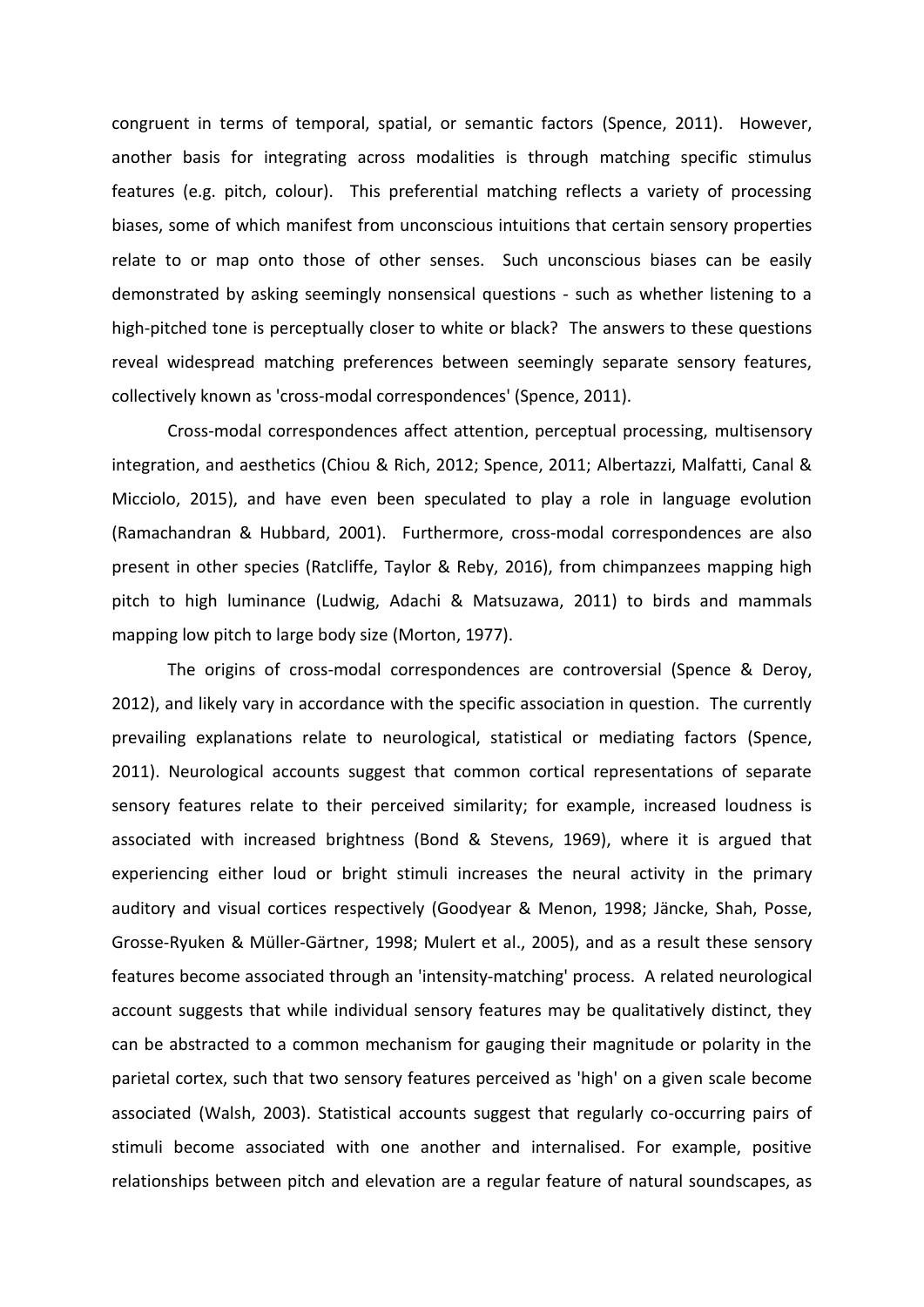well as a by-product of our ears' ability to filter frequencies based on elevation (Parise, Knorre & Ernst, 2014). Finally, cross-modal correspondences can further become reinforced through mediating factors such as culture (e.g. pitch-height in musical notation), language (e.g. 'high' used to describe both sound and elevation), or emotional connotation (certain sounds and colours can be matched on emotional valence – see Palmer, Schloss, Xu & Prado-León, 2013).

The role of sensory experience in cross-modal correspondences has most often been studied from a developmental perspective. The argument is that if a young infant demonstrates a given association, then the association is likely to be non-learned (i.e. innate) (Mondloch & Maurer, 2004; Nava, Grassi & Turati, 2016; Walker et al., 2010; 2018 although see Spence & Deroy, 2012). A complementary approach is to study adults with sensory deficits such as deafness or blindness. This allows researchers to examine whether the presence of appropriate sensory experiences, at different stages of development and for different amounts of time, is necessary for the emergence of cross-modal correspondences.

Blindness is often associated with a substantial change in both unisensory and multisensory processing. For instance, improved horizontal monoaural localisation abilities in the early blind are also correlated with activation of the visual cortex, indicating that the additional neural resources available can alter unisensory processing (Gougoux, Zatorre, Lassonde, Voss & Lepore, 2005). However, the ability to accurately localise sound sources in the vertical spatial plane is commonly impaired in early blind individuals. This finding has been ascribed to the lack of visual calibration for correlating the observed spatial location of sound sources with subtle changes in frequency-filtering by the pinna (Lewald, 2002; Zwiers, Van Opstal & Cruysberg, 2001). The lack of a calibrating visual reference frame in congenitally blind persons can also influence multisensory spatial integration between hearing and touch (Hötting, Rösler & Röder, 2004). For example, the detection of touch among congenitally blind persons exhibits less interference from task-irrelevant auditory cues than does touch detection in sighted persons, suggesting a reduction in audio-tactile integration in the congenitally blind (Hötting & Röder, 2004). This illustrates how visual processes can underlie seemingly non-visual audio-tactile interactions - either through access to 'visual regions' of the brain, or by vision calibrating the other senses.

Three studies recently examined how cross-modal correspondences are affected by blindness. Eitan, Ornoy, and Granot (2012) found that sighted participants associated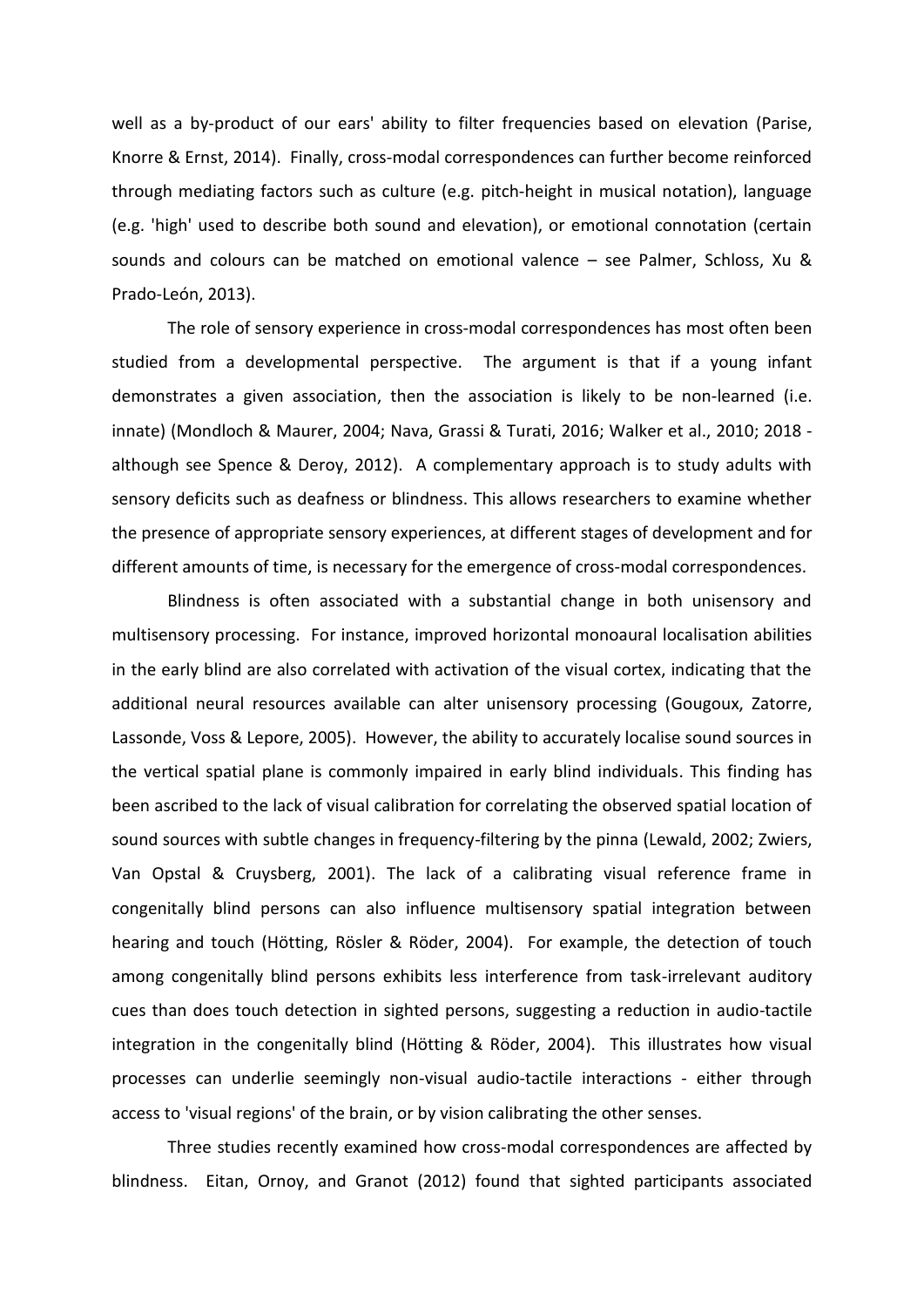increasing tonal pitch with increasing verticality in the spatial plane, whereas early-blind participants associated it with increasing proximity. The mechanisms driving this group difference are unclear, however it may be related to the increased importance of egocentric co-ordinates in spatial processing for the congenitally blind (Iachini, Ruggiero & Ruotolo, 2014; Pasqualotto, Spiller, Jansari & Proulx, 2013), and thus may represent a variation of the pitch-height correspondence, rather than a qualitatively new correspondence per se. The relationship between pitch-height and sightedness was further explored by Deroy, Fasiello, Hayward and Auvray (2016) who found that congruent and incongruent correspondences between tonal pitch and tactile-spatial elevation affected information processing on an implicit association task among sighted, but not among early/late blind participants. These findings are particularly interesting because pitch-height relationships are observed in early infancy both for visual and tactile height (Nava, Grassi & Turati, 2016; Walker et al., 2010; 2018), suggesting that pitch-height correspondences need to be maintained by visual experience in order to manifest in adult auditory-tactile interactions (Occelli, Spence & Zampini, 2009). Finally, examining audio-tactile correspondences for object features, Fryer, Freeman and Pring (2014) presented blind and sighted participants with shapes they could feel but not see. The researchers found that the tendency for (blindfolded) sighted people to match 'bouba' and 'kiki' sounds to specific haptic-shapes (round and angular respectively) was reduced in a late blind group, and absent in the early blind. This finding suggests that the formation of sound-shape correspondences may require visual experience and appears to support the statistical account for associations between hearing and touch, such that individuals with sensory impairments experience fewer statistical correlations in the environment, ultimately reducing their association with one another. However, this pattern may not reflect all correspondences, since the range of associations between hearing and touch tested to date is limited and, in some cases, the strength of these cross-modal correspondences can be quite low. Furthermore, many studies examining the influence of blindness on correspondences have had to contend with low statistical power resulting from relatively low numbers of blind participants (e.g. Deroy et al., 2016).

In the present paper, we compare sound-touch correspondences among onehundred and twenty-two sighted (blindfolded), late-blind, and early-blind adults. Our study includes a wider range of audio-tactile correspondences than previously examined, allowing us to test whether the influence of visual experience on the strength and direction of sound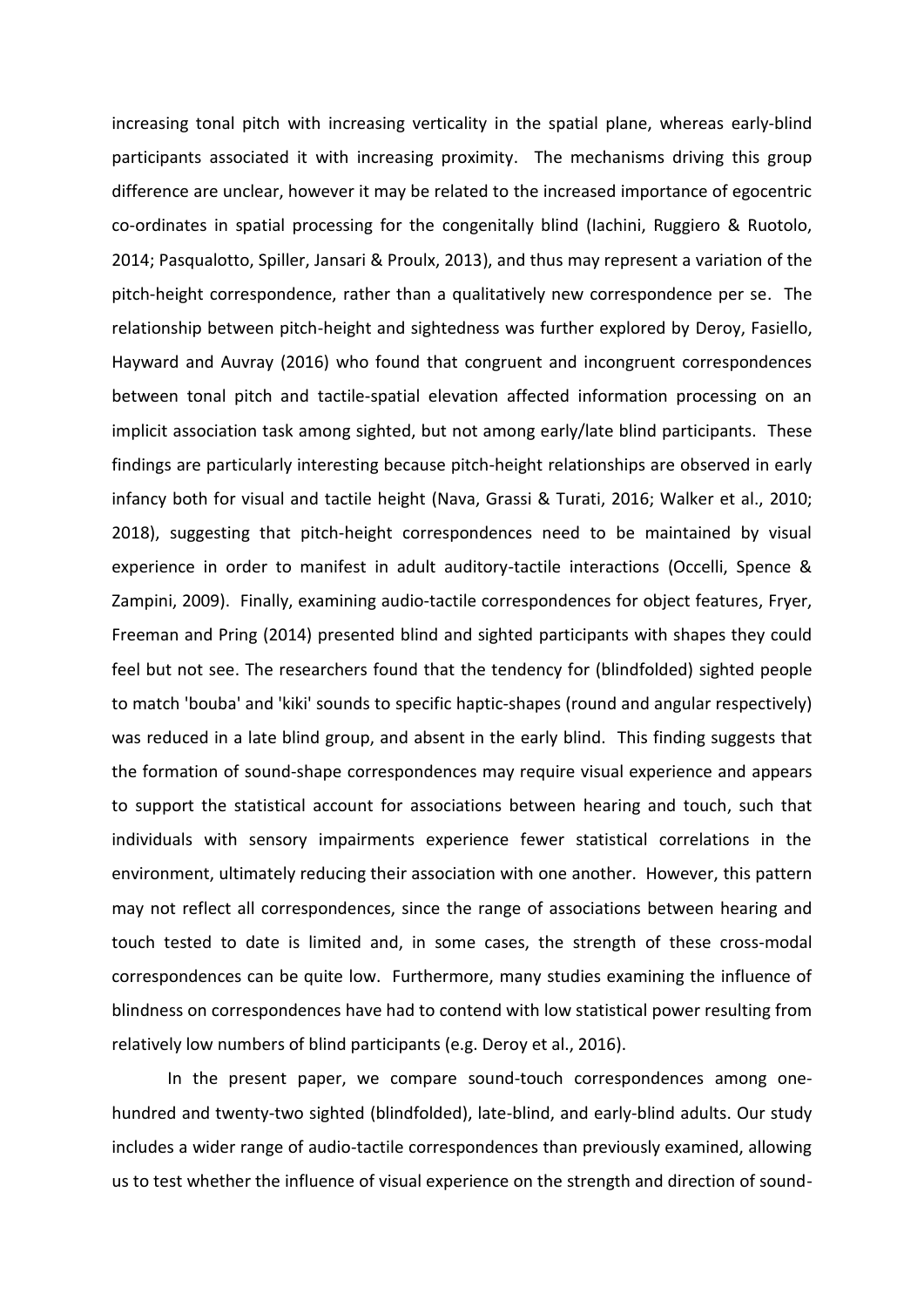touch associations depends on the given tactile dimension. In our experiment, on each trial, participants were presented with either a low-pitched (200 Hz) or high-pitched tone (2000 Hz) and were tasked with choosing which tactile object from a pair 'best' matched the tone. Across 10 sets of tactile object pairs, we examined 5 tactile dimensions: shape, texture, softness, size, and weight. Each pair differed primarily on a single tactile dimension (e.g., 'size,' small vs large) and did not vary on the other experienced dimensions (e.g., the 'size' stimuli did not differ in weight, texture, softness, or shape). All combinations of pitch and object-pairs were presented to participants in a random order over 20 minutes. The lateblind (*n*=27) and early-blind (*n*=32) groups of participants consisted of fully-blind adults who were also homogenous in their current visual abilities with no light perception (further participant details can be found in table 1).

## **2. Method**

#### *2.1 Participants*.

Sixty-three sighted individuals were recruited (39 female, mean age 33.9y  $\pm$  12), along with twenty-seven late blind individuals (17 female, mean age  $48.3y \pm 11.4$ ), and thirty-two early blind individuals (16 female, mean age  $34.38 \pm 9.83$ ). The late blind individuals had an average vision loss of 18.5 years ( $\pm$  12.7), or 39% ( $\pm$  26.3) of their life as fully blind. The inclusion criteria for the 'early blind' group was the presence of 'significant eyesight loss before reaching 2 years of age,' and hence before the completion of the critical period of visual development (following Wiesel, 1982 – see Pisanski, Oleszkiewicz, & Sorokowska, 2016; Sorokowska, 2016). The early and late blind groups were blind due to a wide range of aetiologies (see table 1). Mean number of years of education for participants was 16.11  $\pm$ 3.15, 13.78  $\pm$  3.13, and 16.17  $\pm$  3.70 for the sighted, late blind and early blind groups respectively. All late blind and early blind individuals reported no light or residual perception. Sixteen participants reported some level of hearing impairment (7 sighted, 6 late blind, 3 early blind), the extent of impairment was self-rated at an average of  $4.5 \pm 2.1$ out of ten, and was not found to significantly affect responses (see supplemental analyses). All participants could discriminate between low and high tones and so were not omitted as outliers. Participants were recruited from associations for blind people in Poland. Participants were reimbursed with 30 US dollars for their time. The study was performed in accordance with the Declaration of Helsinki on Biomedical Studies Involving Human Subjects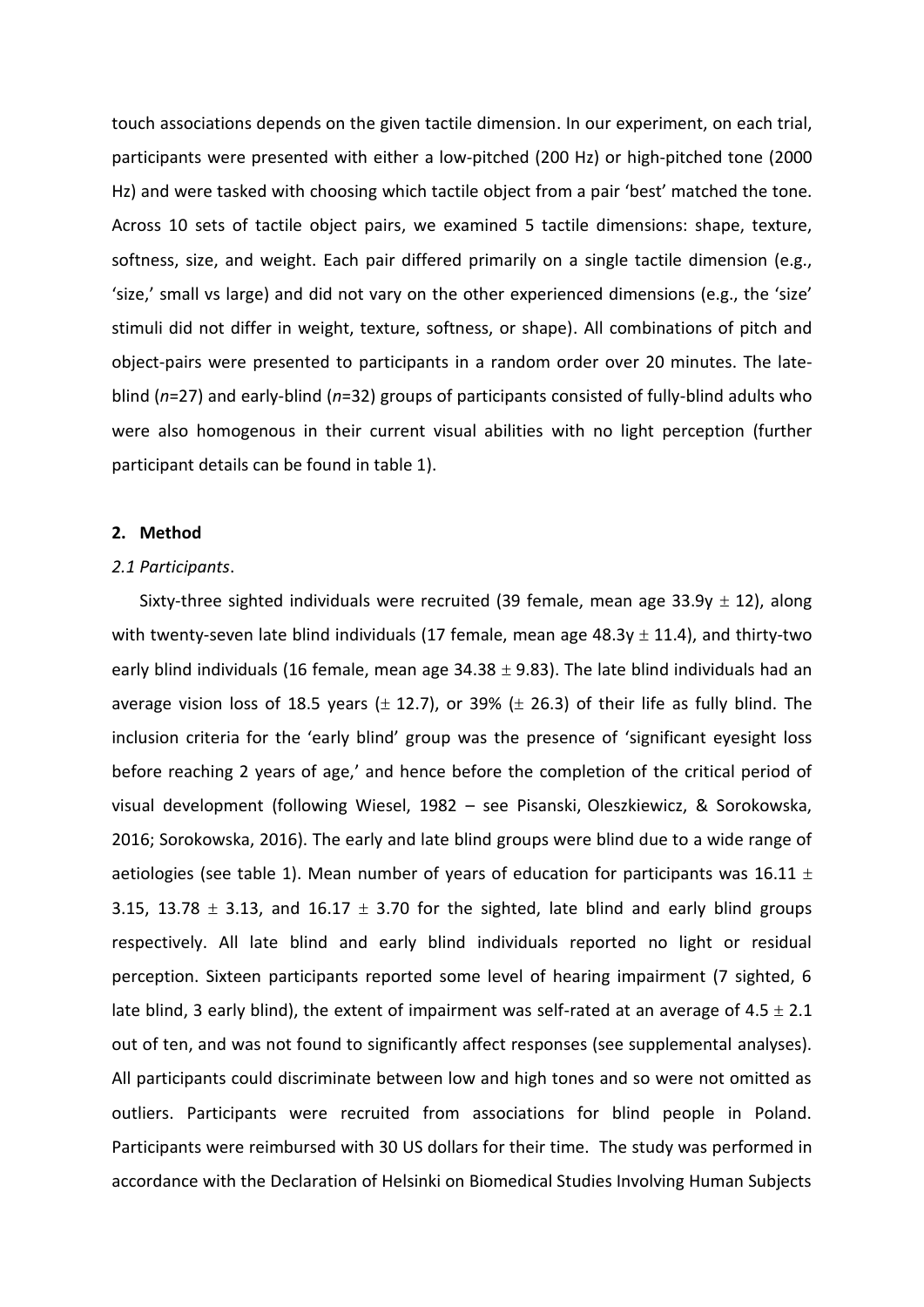and was approved by the Ethical Committee of the Institute of Psychology, University of Wrocław (project no. 2013/11/B/HS6/01522).

| Early Blind Group (n=32)         |           |    |                                              |    | Late Blind Group (n=27)          |                |                                          |  |
|----------------------------------|-----------|----|----------------------------------------------|----|----------------------------------|----------------|------------------------------------------|--|
| Age Gender Blind (yrs) Aetiology |           |    |                                              |    | Age Gender Blind (yrs) Aetiology |                |                                          |  |
| 17                               | Male      | 17 | Retinopathy of prematurity (ROP)             | 23 | Female                           | 6              | Stargart disease                         |  |
| 18                               | Female    | 18 | Retinopathy of prematurity (ROP)             | 26 | Female                           | 22             | Retinoblastoma                           |  |
| 19                               | Male      | 19 | Retinopathy of prematurity (ROP)             | 29 | Male                             | 1.5            | Chemical poisoning                       |  |
| 23                               | Male      | 23 | Retinoblastoma                               | 32 | Female                           | 8              | Retinal detachment                       |  |
| 23                               | Female    | 23 | Retinopathy of prematurity (ROP)             | 36 | Female                           | 12             | Accident resulting in retinal detachment |  |
| 25                               | Male      | 25 | Unknown                                      | 40 | Female                           | 24             | Glaucoma and retinal detachment          |  |
| 27                               | Male      | 27 | Retinopathy of prematurity (ROP)             | 41 | Male                             | 30             | Retinal detachment                       |  |
| 28                               | Female    | 28 | Leber congenital amaurosis                   | 41 | Female                           | 38             | Optic nerve atrophy                      |  |
| 28                               | Female    | 28 | Congenital retinal detachment                | 45 | Female                           | 8              | Glaucoma                                 |  |
| 30                               | Male      | 30 | Retinoblastoma                               | 47 | Male                             | 17             | <b>Diabetes</b>                          |  |
| 31                               | Female    | 31 | Unknown                                      | 47 | Female                           | 11             | Accident resulting in retinal detachment |  |
| 31                               | Male      | 31 | Retinopathy of prematurity (ROP)             | 48 | Female                           | 20             | Retinal detachment                       |  |
| 32                               | Female    | 32 | Congenital optic nerve atrophy               | 50 | Male                             | $\overline{2}$ | Retinal detachment and glaucoma          |  |
| 32                               | Male      | 32 | Retinopathy of prematurity (ROP)             | 52 | Male                             | 20             | Retinitis pigmentosa                     |  |
| 33                               | Male      | 33 | Maternal toxoplasmosis                       | 52 | Female                           | 28             | Diabetes resulting in polyneuropathy     |  |
| 34                               | Male      | 34 | Retinopathy of prematurity (ROP)             | 53 | Female                           | 5              | Retinitis pigmentosa                     |  |
| 34                               | Male      | 34 | Congenital cataracts                         | 54 | Male                             | 50             | Meningitis                               |  |
| 34                               | Female    | 34 | Retinopathy of prematurity (ROP)             | 56 | Male                             | 24             | Accident resulting in retinal detachment |  |
| 34                               | Female    | 34 | Congenital optic nerve atrophy               | 56 | Female                           | 28             | <b>Diabetes</b>                          |  |
| 37                               | Female    | 37 | Leber congenital amaurosis                   | 56 | Male                             | 3.5            | <b>Diabetes</b>                          |  |
| 37                               | Male      | 37 | Retinopathy of prematurity (ROP)             | 56 | Female                           | 10             | Stargardt disease                        |  |
| 38                               | Male      | 38 | Retinopathy of prematurity (ROP)             | 57 | Female                           | 15.5           | Chronic uveitis and optic nerve atrophy  |  |
| 38                               | Male      | 38 | Retinitis pigmentosa and optic nerve atrophy | 57 | Male                             | 5              | Glaucoma and retinal detachment          |  |
| 40                               | Female    | 40 | Optic nerve damage                           | 60 | Female                           | 40             | Chronic uveitis                          |  |
| 41                               | Female    | 41 | Unknown (probably maternal medication)       | 61 | Male                             | 34             | Chemical burn resulting in anophthalmia  |  |
|                                  | 42 Female | 42 | Retinitis pigmentosa and optic nerve atrophy | 64 | Female                           | 22             | Glaucoma                                 |  |
| 44                               | Female    | 44 | Microphthalmia                               | 64 | Female                           | 16             | Retinal detachment                       |  |
| 44                               | Male      | 44 | Retinoblastoma                               |    |                                  |                |                                          |  |
| 44                               | Female    | 44 | Retinopathy of prematurity (ROP)             |    |                                  |                |                                          |  |
| 50                               | Male      | 50 | Glaucoma                                     |    |                                  |                |                                          |  |
| 53                               | Female    | 53 | Optic nerve atrophy                          |    |                                  |                |                                          |  |
| 59                               | Female    | 59 | Congenital optic nerve atrophy               |    |                                  |                |                                          |  |

*Table 1. Demographics and aetiologies of the early and late-blind groups.*

*Note*: 'Blind (yrs)' refers to the total number of years the participant has experienced blindness at the time of testing.

## *2.2 Apparatus*.

Auditory stimuli consisted of a low-pitched (200 Hz) and high-pitched (2000 Hz) pure tone, both 1 second in duration and loudness-equalised to 40 phons by altering their amplitude in line with loudness-equalisation curves (ISO, 2003). The sounds were saved as wav files at a sampling rate of 44100 Hz.

The tactile stimuli consisted of twenty unique objects. These were divided into ten pairs. Objects within each pair varied on only one of the five tactile dimensions of interest, namely either in their shape, texture, softness, size or weight. For each tactile dimension, there were two pairs of stimuli, within which object A and object B varied on that dimension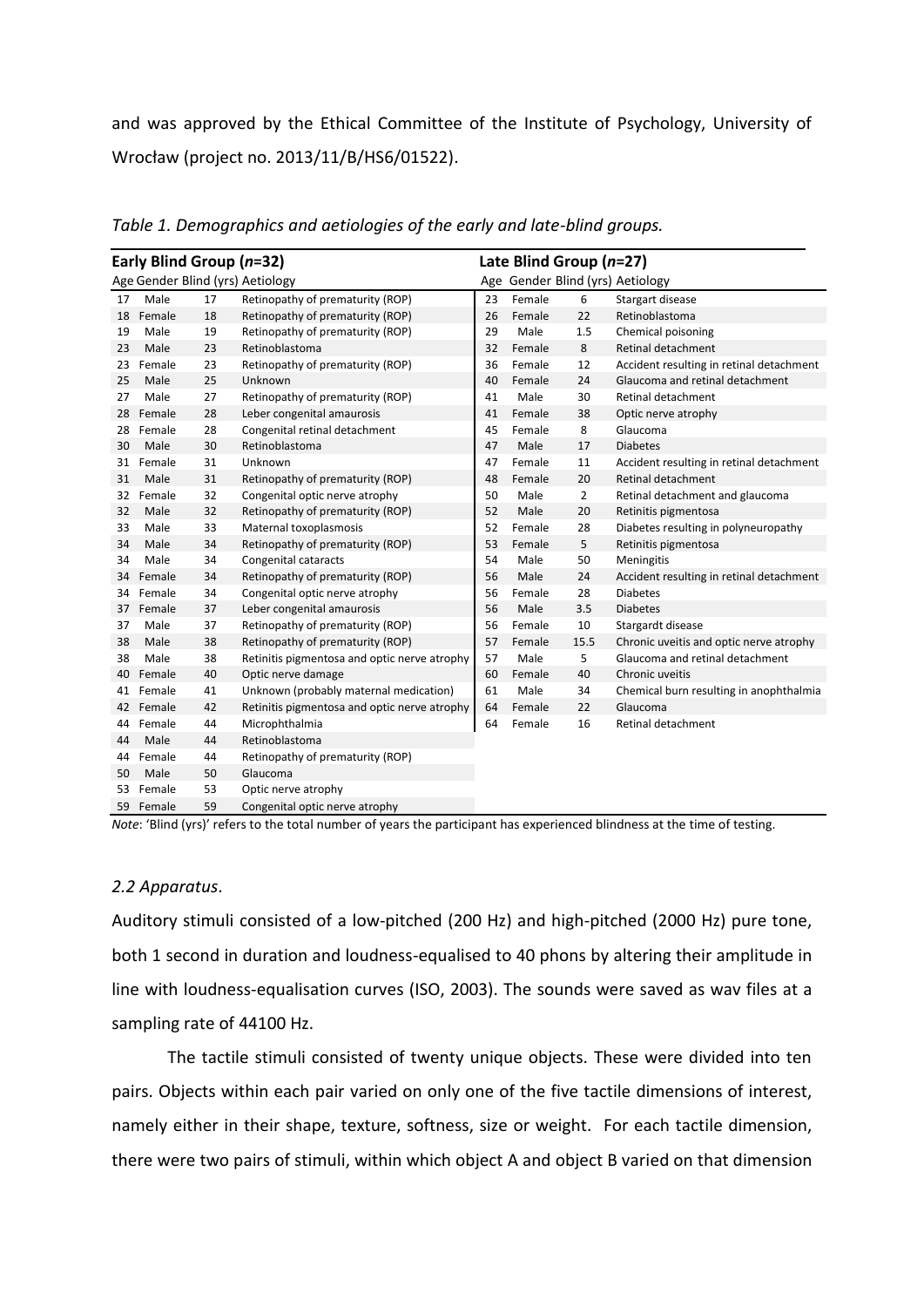alone (see figure 2), while the other dimensions remained either constant, or were inaccessible to participants (for comparisons of each object's shape, texture, softness, size and weight please consult supplemental table 1).

The shape stimuli consisted of sets of objects that were either rounded or angular. Set 1 contained two commercially available 3D shapes, a sphere and a pyramid obtained from a local art store, while set 2 contained a disc and triangle cut from a 0.2 cm thick sheet of balsa wood. The texture stimuli included sets of objects that were either smooth or rough. Set 1 contained two wooden squares and set 2 contained two wooden spheres. In both sets, the smooth stimulus had a thin wood layer applied to the surface, whereas the rough stimulus had coarse large sand grains applied to the surface creating a rough texture. The softness stimuli consisted of objects that varied in their compliance to pressure. Set 1 consisted of two spheres, the softer stimulus was made of foam while the harder stimulus was made of hard plastic, both stimuli were given a felt texture as this would not affect the compliance of the softer stimulus. Set 2 consisted of two blocks previously used in Simner and Ludwig (2012), the soft block was given a rating of 40 Newtons (range 30-50), while the hard block was given a rating of 270 Newtons (range 240-300), both had a cloth texture that would also comply with the softer stimulus. The size stimuli consisted of objects that varied in their physical dimensions but not their overall weight. To achieve this, set 1 consisted of wooden spheres of different sizes (diameters of 5 cm and 7.5 cm), the smaller sphere was hollowed out and additional metal weights and plaster filling were placed in the centre of the sphere until the final weight matched the larger sphere. The second set of size stimuli consisted of a coin and wooden disc (diameters 2.75 cm and 8 cm respectively) covered in felt. The weight stimuli consisted of objects only varying in their physical weight. Set 1 contained a filled in rubber sphere and a hollow hard plastic sphere, both covered in felt. Set 2 contained two smooth wooden spheres, one of which was hollowed out and filled with metal and plaster to increase its weight relative to the lighter wooden sphere.

A commercially available blindfold known as the 'Mindfold®' mask (Mindfold Inc., Colorado, USA) was used to block visual stimulation for sighted participants during the task; this allows for the eyes to be open or shut without physical impedance while eliminating all light. The sound stimuli (low and high tones) were played through Sennheiser HD 201 professional headphones using a custom computer interface.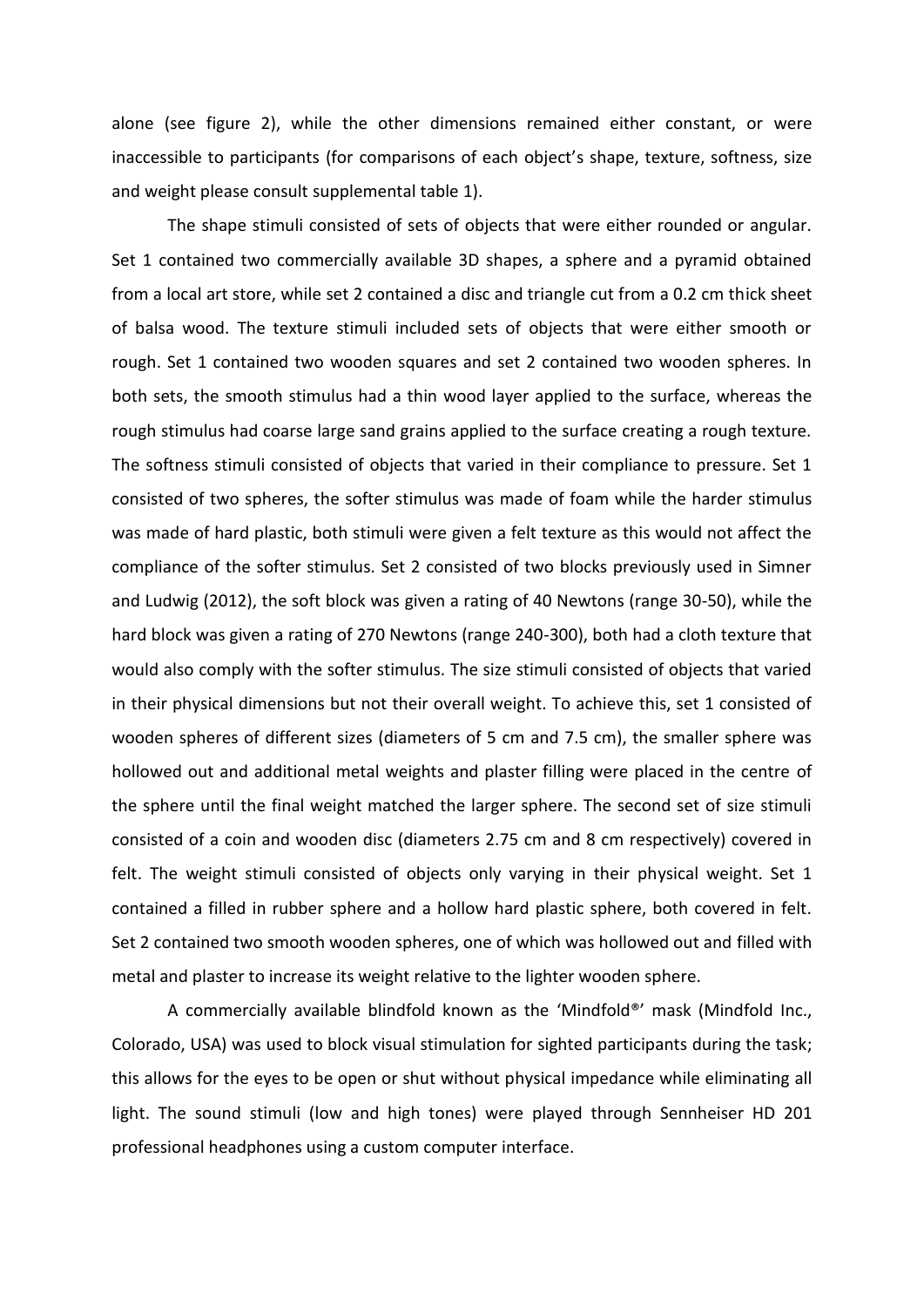#### *2.3 Procedure*.

Participants completed the experiment in individual sessions. They were seated within the experimental room and were read the following instructions: "You will be presented with a series of bags. Each bag will contain two objects; these objects differ substantially in one way. Concentrate on the difference between these objects. After you have both objects in your hands, you will be played one of two tones. It is your task to indicate which of the two objects 'goes best' with the tone that you hear. You will do this for a number of different objects. There are no right or wrong answers, and if you are not sure, choose one anyway."

The participants were then issued headphones and had the high and low tones played to them in a random order as a demonstration, and told, "these are the two tones that you will hear on a given trial." Sighted individuals were given Mindfold® blindfolds and told to keep them on for the entire duration of the task in order to help them concentrate on the tactile feel of the objects. On each trial, participants were presented with a bag containing 1 of the 10 sets of stimuli to tactually explore. When participants were confident they had identified the main difference between the tactile objects in the bag, they were played either the low or high tone, and asked to present the object that 'goes best' with that sound to the experimenter who recorded the response.

Each participant completed a total of 20 trials, consisting of each of the 10 sets of stimuli presented twice, once with the low-pitched tone and once with the high-pitched tone, in a fully randomised order. This task was given within a larger testing battery examining olfactory cues and memory. While the individual task took on average 20 minutes to complete, the larger battery occurred over 1 hour and 30 minutes. After the battery was completed participants were debriefed as to the nature of the study.

# **3. Results**

To first evaluate overall trends in cross-modal correspondences across groups, a single aggregate score was created for each participant on each tactile dimension. This score was created from the participants' tone-object selections on a 0-4 scale where 4 indicates complete alignment with prior expectations, 2 indicates no correspondence, and 0 indicates a reversal in correspondence. The predicted cross-modal correspondences based on prior research with sighted individuals were that high pitch would be associated with: angular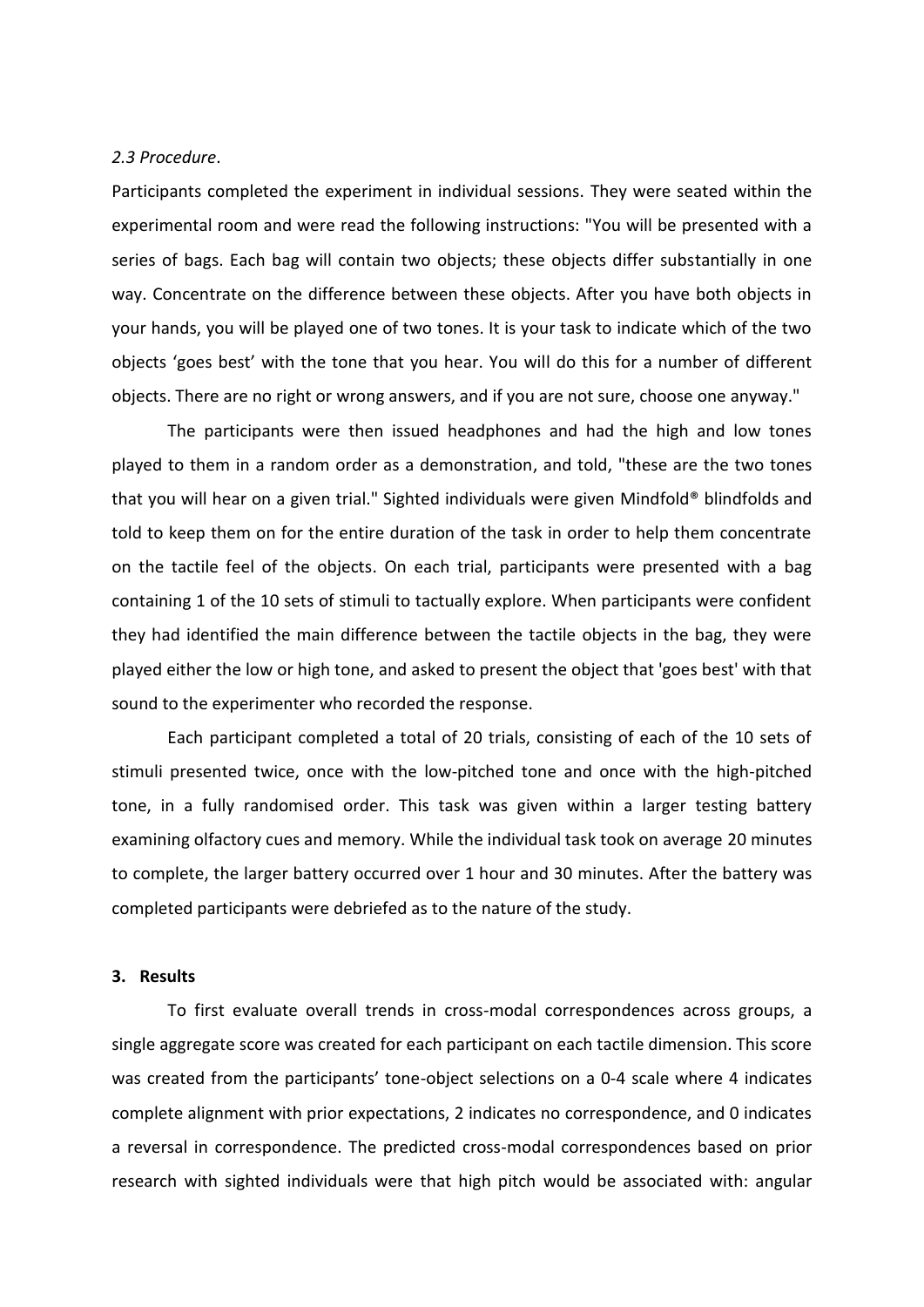shapes, smoother textures, softer compliance, smaller size and lighter weights (Eitan & Timmers, 2010; Evans & Treisman, 2009; Gallace & Spence, 2006; Marks, 1987; Walker & Smith, 1985). The data were first analysed in SPSS v.23 using a two-way mixed ANOVA with sightedness (sighted, late blind, early blind) as the between-participant factor and tactile dimension (shape, texture, softness, size, weight) as the within-participant factor. Mauchly's test indicated that the assumption of sphericity had been violated  $\chi^2$  (9) = 78.63, *P*<.001, with ε <.75, thus Greenhouse-Geisser corrections were used. Levene's test indicated that the assumption of homogeneity of variance had been met for each of the tactile dimensions.



**Figure 1 | Agreement in auditory-tactile correspondences among sighted, late and early blind adults**. Increasing values indicate cross-modal correspondences in the expected direction (i.e., high pitch matched with angular shapes, smoother textures, softer compliance, smaller size and lighter weights). Y-axis indicates correspondences in line with prior evidence, a score of 0 indicates a complete reversal of correspondence, a score of 2 indicates no correspondence (dotted line), and a score of 4 indicates perfect agreement with prior expectations. Error bars indicate 1 standard error of the mean.

There was no main effect of sightedness in this model,  $F(2, 119)=1.20$ ,  $P=.306$ ,  $\eta_p^2 =$ 0.02, indicating no systematic variation in the strength of cross-modal correspondences for sighted, late blind and early blind participants when collapsing across tactile dimensions. Thus, contrary to prior evidence, blindness was not associated with an overall reduction in cross-modal correspondences across audio-tactile stimuli. However, there was a main effect of tactile dimension, *F*(2.98, 354.47)=8.774, *P*<.001,  $η<sub>p</sub><sup>2</sup> = 0.06$ . Bonferroni-corrected post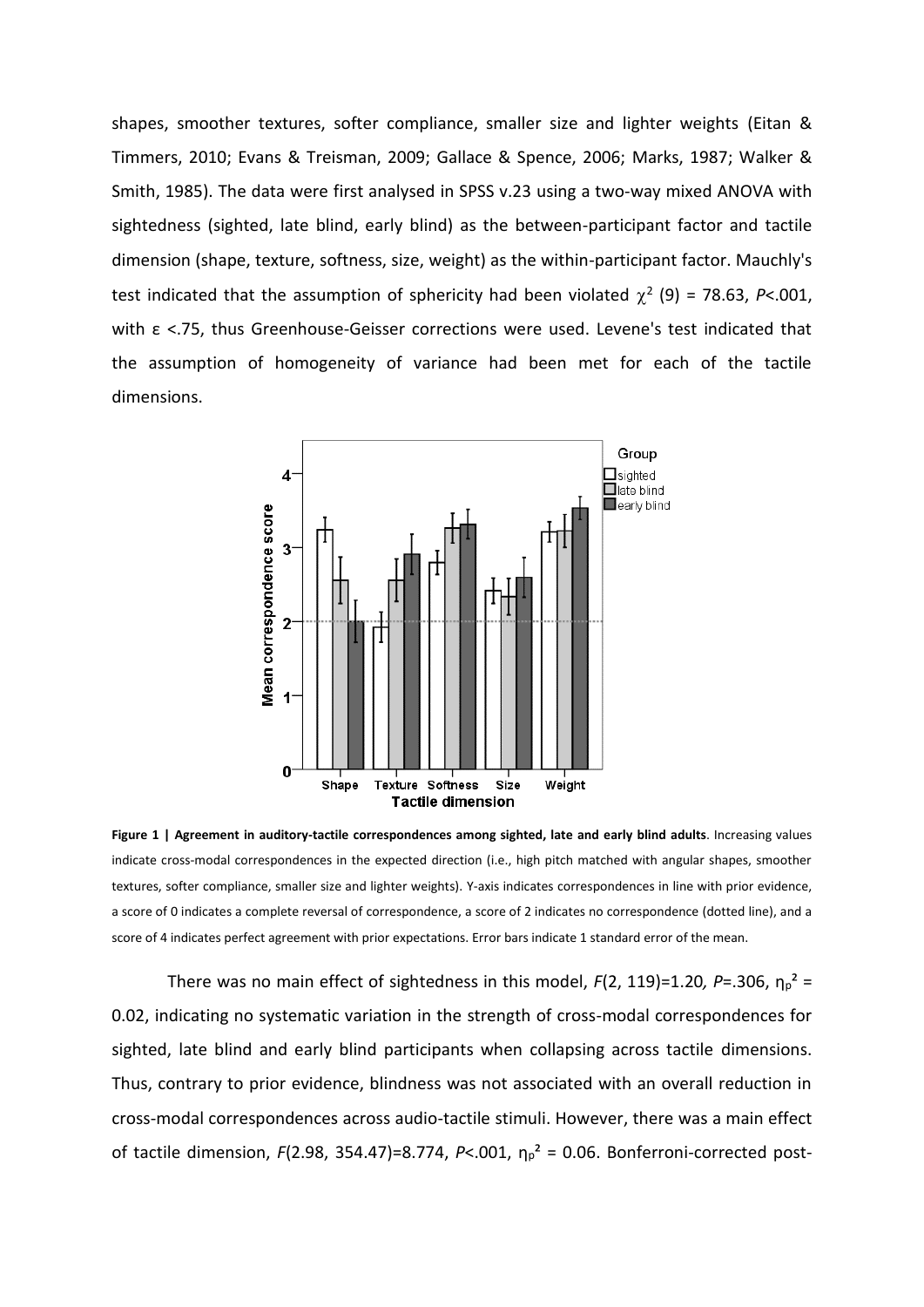hoc tests showed that some cross-modal correspondences were stronger in their influence than others. Collapsing across sightedness groups, 'weight' was significantly stronger than 'shape' (M<sub>diff</sub>=0.722, P=.002), 'texture' (M<sub>diff</sub>=0.859, P<.001), and 'size' (M<sub>diff</sub>=0.873, P<.001), and 'softness' was significantly stronger than 'texture' (M<sub>diff</sub>=0.661, P=.003) and 'size' (M<sub>diff</sub>=0.675, P=.012). As such, pitch-weight and pitch-softness correspondences appear to be among the strongest cross-modal correspondences, when ignoring the effect of sightedness. There was however an interaction between sightedness and tactile dimension, *F*(5.96, 354.47)=4.08, *P*=.001,  $\eta_p^2$  = 0.06, indicating that different groups varied in how strongly they matched tones with specific tactile characteristics (see figure 1), this is expanded upon in the next section.

To explore relationships among tonal pitch, sightedness and tactile dimension more closely, the data were then analysed in SPSS v.23 using a series of Generalised Linear Mixed Models (GLMMs) across groups of sighted, late blind, and early blind participants. Pitch tone (low, high) and tactile dimension (shape, texture, softness, size, weight) were included in the GLMM as fixed factors. We used a binary logistic regression link on the dependent variable of object selection (A, B). This created a 0-1 proportion scale (where 0 indicates entirely object B selections, 0.5 indicates no correspondence, and 1 indicates entirely object A selections) which allowed us to examine specific pitch-object associations without enforcing assumptions from prior evidence. Participant identity was entered as a random variable, and age as a covariate.

The omnibus model revealed a significant main effect of tone, *F*(1, 2.4)=166.6, *P*<.001, showing that overall, participants did exhibit systematic correspondences between tones and tactile dimensions. There were significant interactions between sightedness and tone (*F*(2, 2.4)=27.6, *P*<.001) and between tone and tactile dimension (*F*(4, 2.4)=74.1, *P*<.001) on object selection, justifying the need for independent models for each tactile dimension. Listener age showed no effect (*F*(1, 2.4)=0.13, *P*=.78) and was therefore not included in subsequent models.

To explore the interaction term, five independent models were constructed to examine each correspondence. In all five models there was a significant main effect of pitch on participants' choice of object (pitch-shape *F*(1, 482)=41.8, *P*<.001; pitch-texture *F*(1, 482)=22.4, *P*<.001; pitch-softness *F*(1, 482)=112.0, *P*<.001; pitch-size *F*(1, 482)=20.9, *P*<.001; pitch-weight *F*(1, 482)=143.6, *P*<.001). That is, there was evidence for a cross-modal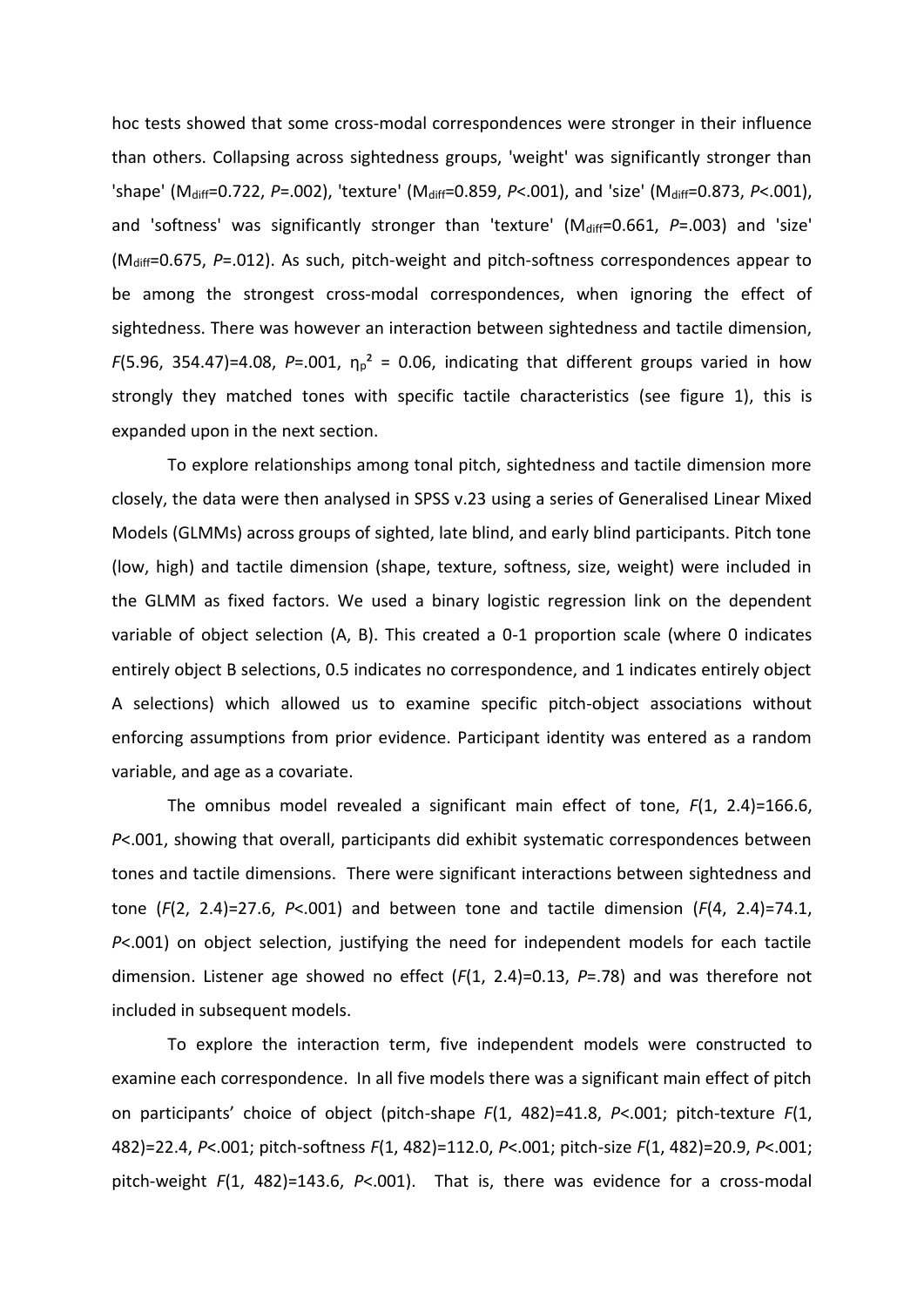correspondence in each case. In all five models there was no main effect of sightedness (pitch-shape *F*(2, 482)=0.6, *P*=.55; pitch-texture *F*(2, 482)=1.2, *P*=.31; pitch-softness *F*(2, 482)=0.37, *P*=.95; pitch-size *F*(2, 482)=0.05, *P*=.95; pitch-weight *F*(2, 482)=0.92, *P*=.40). The absence of a main effect of sightedness merely means that the groups were not differently biased in their overall object choices (e.g. selecting object A more often). For three of the models the interaction term was significant (pitch-shape *F*(2, 482)=11.2, *P*<.001; pitchtexture *F*(2, 482)=11.2, *P*<.001; pitch-softness *F*(2, 482)=5.0, *P*=.007). As illustrated in figure 2, visual experience has a positive influence on the emergence of pitch-shape correspondences (i.e. they are stronger in the sighted) but a negative influence on pitchtexture and pitch-softness correspondences (i.e. they are stronger in the blind). The remaining two associations (pitch-size and pitch-weight) showed no interaction (*F*(2, 482)=0.92, *P*=.56 and *F*(2, 482)=2.0, *P*=.14 respectively). That is, correspondences linking low pitch to large size and heavy weight were equally apparent in all groups and, hence, appear to be independent of visual experience. The GLMMs are logistic models with a logit link function, and hence effect sizes are reported as odds ratios (as per Hosmer, Lemeshow & Sturdivant, 2013). Odds ratios were conducted for each sightedness-pitch-touch condition and can be found in supplemental table 2.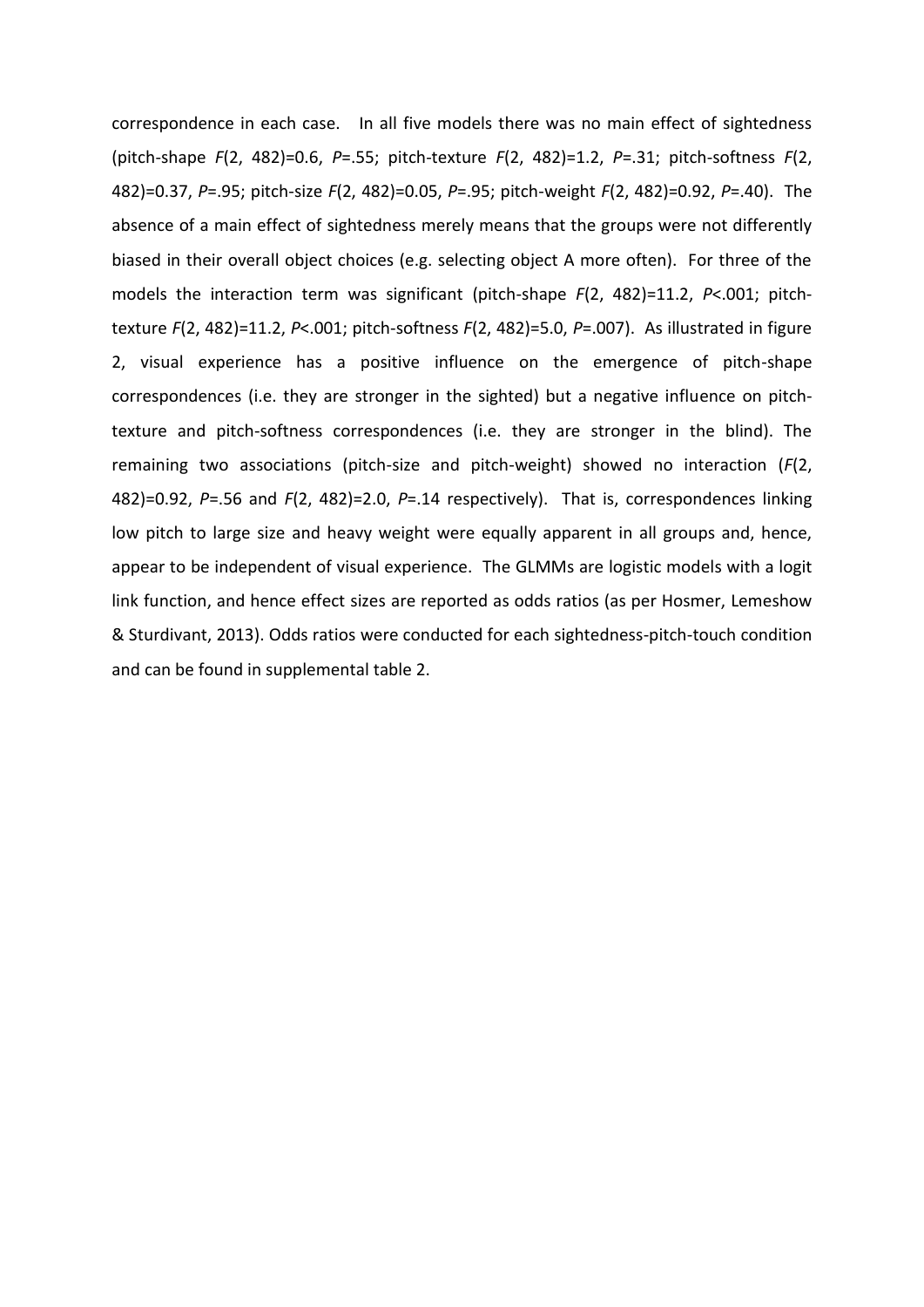

**Figure 2 | Auditory-tactile correspondences.** Preferential matching for object (A, B) across tone (low, high) and sightedness (sighted, late blind and early blind) for objects that only varied on the tactile dimensions of shape, texture, softness, size and weight (ordered top to bottom). Pairwise contrasts reported with Bonferroni-corrected significance levels. Error bars indicate 95% confidence intervals. Dotted midline indicates no cross-modal correspondence. Key: \*=*p*<.05, \*\*=*p*<.01, \*\*\*=*p*<.001.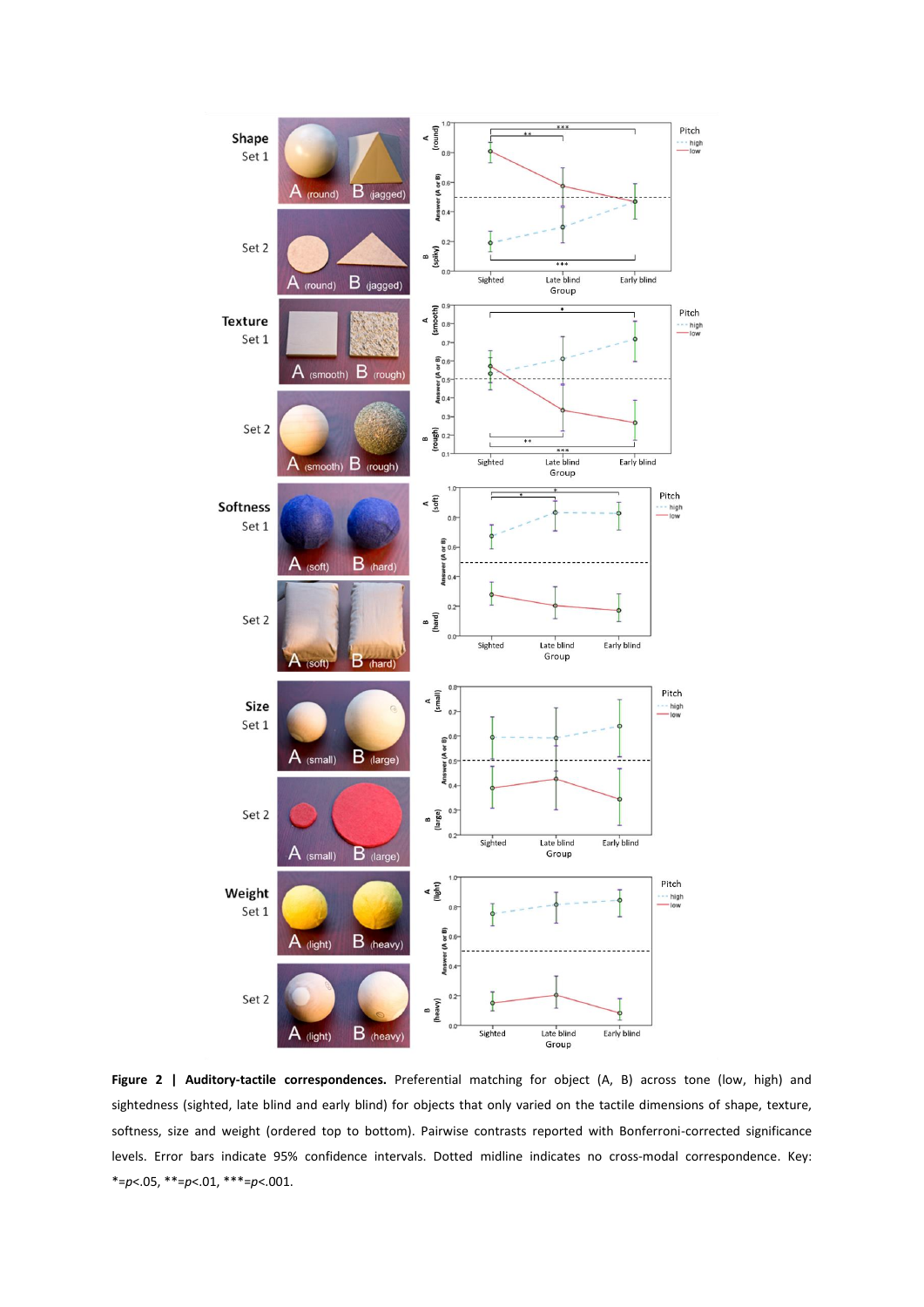### **4. Discussion**

Previous studies examining the role of visual experience in influencing audio-tactile interactions have found that blindness is associated with a reduction in integration in terms of spatial processing (Hötting, Rösler & Röder, 2004; Hötting & Röder, 2004), pitch-height relationships (Deroy et al., 2016; Eitan, Ornoy & Granot, 2012), and sound-shape correspondences (Fryer, Freeman & Pring, 2014). Here we show that blindness does not result in a universal decrease in audio-tactile correspondences across all object features. Rather, although some correspondences are reduced or absent in blind adults (pitch-shape), other correspondences are maintained in the absence of visual experience (pitch-size, pitchweight), and others appear to emerge with blindness (pitch-texture, pitch-softness). Below we consider each of these relationships in turn as well as their implications for currently prevailing theories regarding the experience of environmental correlations through vision as a mediating factor in the development and maintenance of audio-tactile correspondences.

Our finding that pitch-shape correspondences (low pitch as rounded, high pitch as angular) vary as a function of visual experience mirrors previous research on sound symbolism (i.e. the tendency for meaning to be conveyed in sound features), wherein matching auditory "bouba" and "kiki" to angular and jagged shapes was attenuated in the late blind and eliminated in the early blind (Fryer, Freeman & Pring, 2014). However, ours is the first demonstration that a similar pattern is observed for correspondences that utilise even more fundamental auditory characteristics such as individual frequencies (Marks, 1987). Historically, shape was considered by philosophers, such as Aristotle, to be metamodal (termed a 'common sensible', i.e. a property that is shared by multiple senses). This led others to give an affirmative answer to hypothetical questions such as: can a congenitally blind person, on recovering sight, recognise a sphere or cube by vision alone? But evidence from sight-recovered patients does not support instant cross-modal transfer (Held et al., 2011). Our study is also consistent with the idea that shape is not intrinsically metamodal, suggesting instead that visual and haptic shape processing are distinct, rather than just being two paths to 'shape processing.' If it were metamodal, then correspondences between sound and visual shape in sighted people should be equally apparent in the blind in terms of sound and haptic shape. It is possible that cross-modal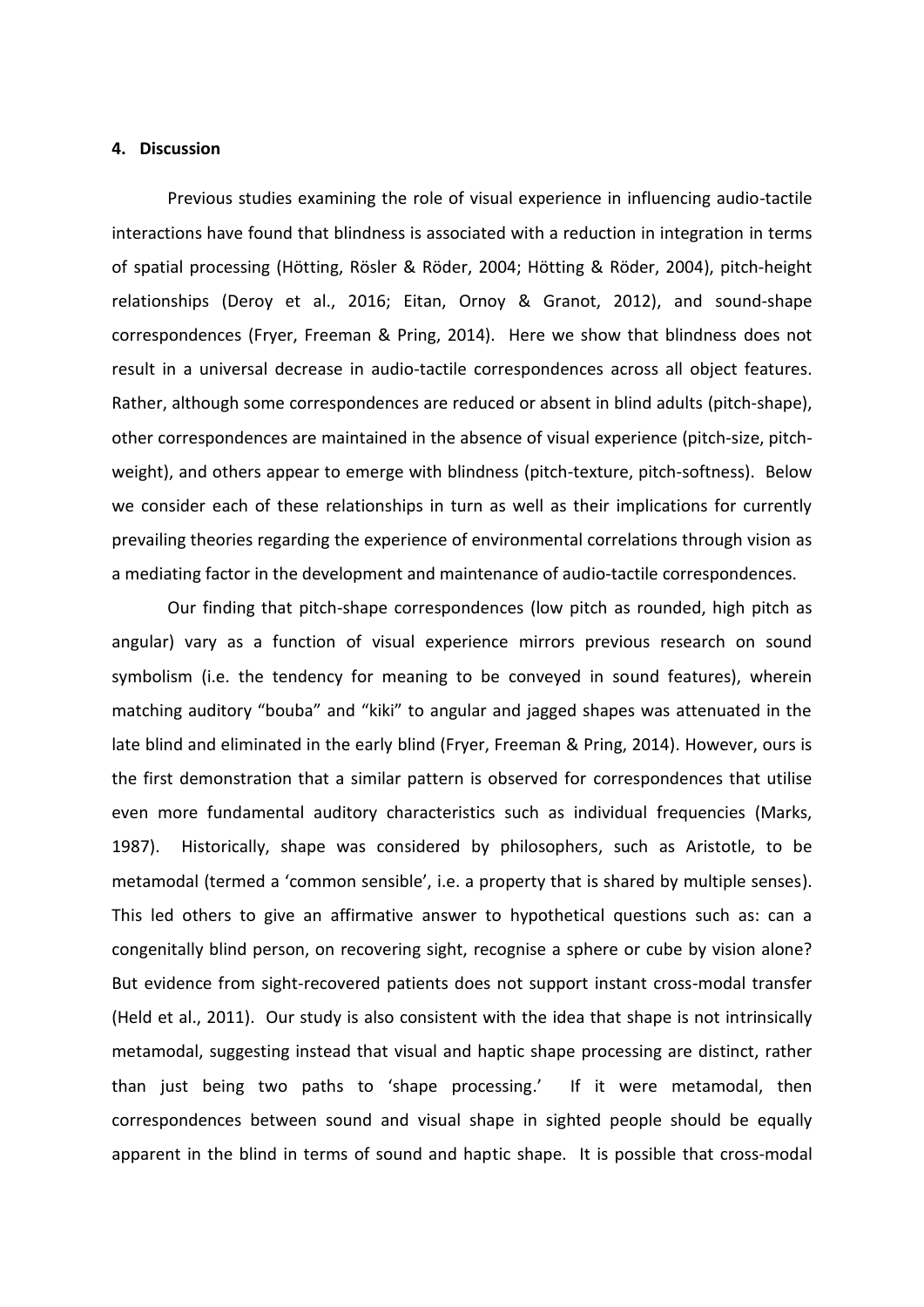correspondences between sound-shape derive specifically from statistical regularities in the visual environment or else require some more generic involvement of visual experience in the development of haptic shape perception. Whatever the mechanism, we hypothesise that it is relatively specific to shape because the same pattern was not found for other metamodal properties (size and texture).

We found that pitch-texture (smooth-rough) and pitch-softness (soft-hard) correspondences tended to be stronger in the blind than the sighted. Bonferroni-adjusted pairwise contrasts (see figure 2) showed that this result reflected increased tendencies for early and late blind persons to associate low pitch with rough textures and high pitch with softness, and an increased tendency for early blind persons to associate high pitch with smooth textures, compared to sighted controls. Eitan and Timmers (2010) found that sighted individuals associated low-pitched music with words like 'rough' and 'hard,' and high-pitched music with the words 'smooth' and 'soft' – however these verbal associations do not necessarily translate to physical correspondences or actual tactile experiences of texture and softness. Our results suggest that the experience of smooth and rough tactile textures does not actually map onto high or low pitch among the sighted. Other research on sighted persons has found that reading the nonsense words 'bouba' and 'kiki' is associated with the tactile feel of satin (smooth) and sandpaper (rough), respectively (Etzi, Spence, Zampini & Gallace, 2016); however, this seemingly contradictory finding could reflect grapheme-shape correspondences rather than the acoustic properties of those stimuli.

Considering that real-world experiences of tactile texture/softness paired with sound are unlikely to differ between the blind and sighted, what could account for this increased tendency to associate higher pitch with smoother textures and softer compliance in the two blind groups? It could be that blindness has a different level of influence on the different constituent parts that make up these multisensory couplings. One potential explanation relates to neuroplasticity of the visual cortex. Pitch-luminance is one of the strongest crossmodal correspondences in sighted persons, as seen by its influence on reaction times, its choice as the dominant visual characteristic for audiovisual matching, and its role in suppressing other correspondences such as pitch-chroma (Hamilton-Fletcher et al., 2017; Jonas, Spiller & Hibbard, 2017; Spence, 2011; Ward, Huckstep & Tsakanikos, 2006). However, with visual deprivation, regions normally responsive to luminance become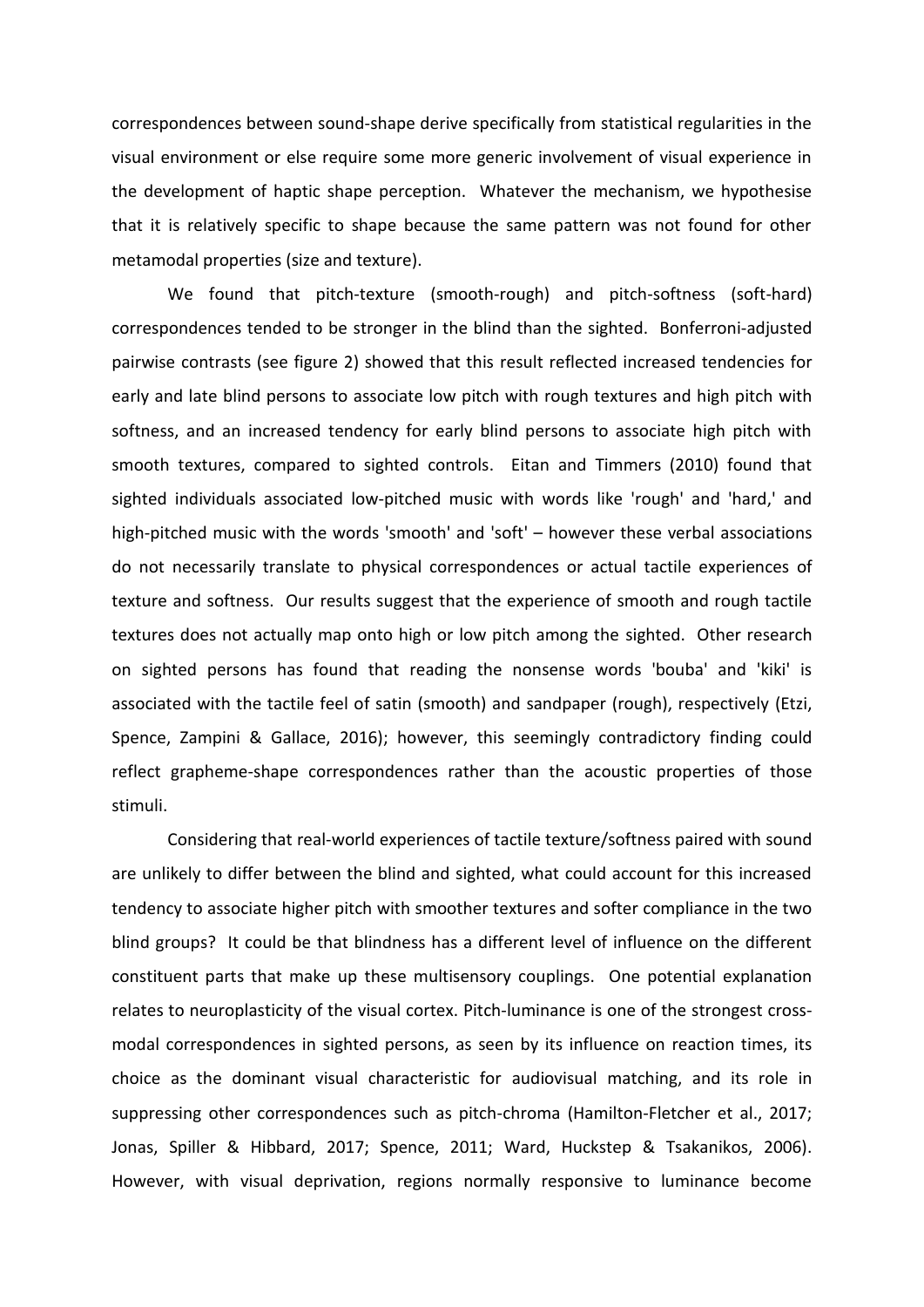responsive to tactile texture instead (Merabet et al., 2007; 2008; Stilla & Sathian, 2008). As such, in response to these changes to the functioning of the 'visual cortex' in the blind, we would expect an increase in the neural resources responsive to processing the tactile dimensions explored in the pitch-texture and pitch-softness conditions. If these changes in neural functioning are responsible for altering the correspondences expressed by the blind groups, this would be indicative of a structural explanation, rather than the currently prevailing statistical account.

Finally, there were two cross-modal correspondences that appear to be independent of visual experience, namely pitch-size and pitch-weight. Blind persons associated low pitch with heavier/larger objects to a comparable degree to sighted controls. The cross-modal correspondence between low tonal pitch (Evans & Treisman, 2009; Gallace & Spence, 2006) or vocal pitch (Pisanski et al., 2014; Ratcliffe et al., 2016) and perceived largeness is well documented. There is also evidence of a correspondence between pitch and the haptic-size of response keys (Walker & Smith, 1985), with smaller sizes congruent with higher pitches.

In related work, it has been found that sighted, late blind and early blind adults can accurately assess the relative body sizes of men and women from the formant frequencies of their voices (Pisanski, Oleszkiewicz & Sorokowska, 2016; Pisanski et al., 2017), with no differences in accuracy among blind and sighted listeners, providing further evidence that visual experience is not necessary to utilise pitch-size heuristics. Moreover, sound-size associations among blind participants assessing women's body size from the voice exhibit the same pattern of errors as those of sighted adults, suggesting that blind persons also use a similar, albeit erroneous, rule-of-thumb to estimate size (i.e., mapping not only low formant frequencies, but also low fundamental frequency/voice pitch to large size, despite the lack of a corresponding physical relationship between vocal pitch and body size within sexes; Pisanski et al., 2017). Pitch-size associations among blind persons may be acquired through pairings of other non-visual modalities (e.g., sound localisation indicating spatial elevation) or may be innate, present at birth in both human and non-human animals. The absence of an interaction between sightedness and the presence of pitch-size correspondences is troublesome for statistical accounts, as congenitally blind persons will have fewer sensory routes and exemplars of any naturally-occurring pitch-size associations, since many examples are easier to see than touch (e.g. elephants, birds). By contrast, for the pitch-weight correspondence the lack of an interaction with visual experience is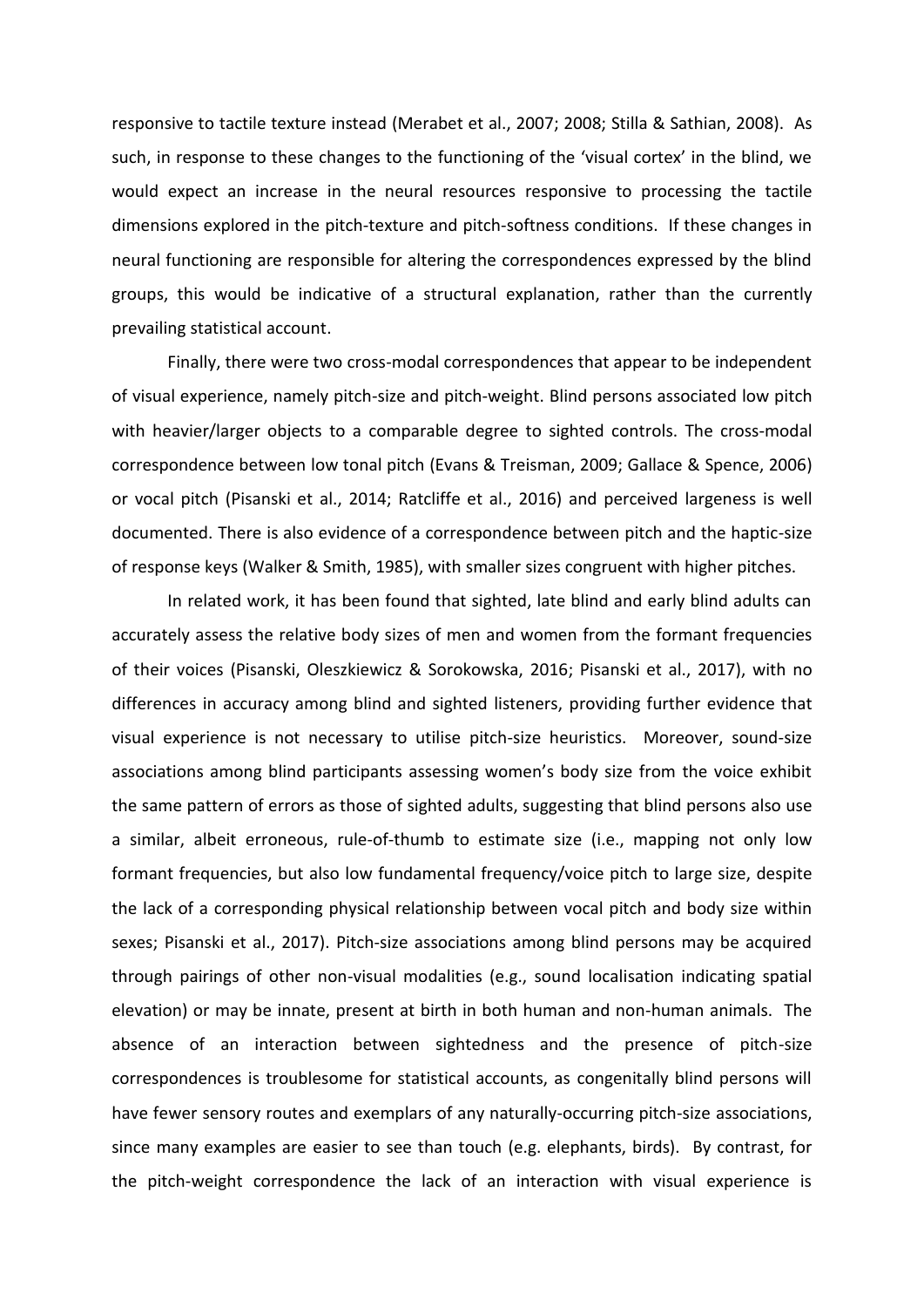expected (assuming it is based on a statistical correspondence) because the weight of an object is perceived via haptic exploration and cannot be directly experienced from the visual modality. Another related factor in assessing both size and weight is that of the perceived density of the object (Chouinard, Large, Chang & Goodale, 2009), it may be possible to examine its influence on correspondences from both the matching strategies and size/weight estimations made by participants.

Of the three audio-tactile correspondences that are influenced by visual experience, our results indicate that the late-blind group is situated between the sighted and early-blind groups, thus corresponding to differences in the degree of visual experience across groups. The late blind group's 'moderate tendency' could be homogeneous (i.e. all late-blind are more moderate), or heterogeneous (i.e. matching tendencies vary with visual experience). More detailed analyses showed that the late-blind's matching tendencies do not correlate with the proportion of life they have been blind, and so appear to be homogeneous. Another consideration is that different groups could have treated different pairs of stimuli (e.g. circles versus spheres) differently in their matching preferences; however, it was found that all stimulus sets belonging to the same tactile dimension were treated similarly within each group. These additional analyses can be found in the supplementary material.

# **5. Conclusion**

Our results provide the first evidence that blindness is not associated with a universal decrease in audio-tactile correspondences, instead we reveal that while this does occur for some correspondences (pitch-shape), new correspondences can emerge or grow stronger with blindness (pitch-texture and pitch-softness), whereas others remain unaffected (pitch-size and pitch-weight). This evidence suggests that the currently prevailing preference to explain cross-modal correspondences as arising from experienced multisensory couplings (Deroy & Spence, 2013; Parise, 2016; Spence & Deroy, 2012) does not fare as well when attempting to explain multimodal perception in people with limited senses and reduced experience with multisensory interactions. Instead, alternative explanations from neuroplasticity, visual calibration and structurally-innate couplings may fare better at explaining this pattern of effects.

**Code availability.** The data that support the findings of this study are available as supplementary materials.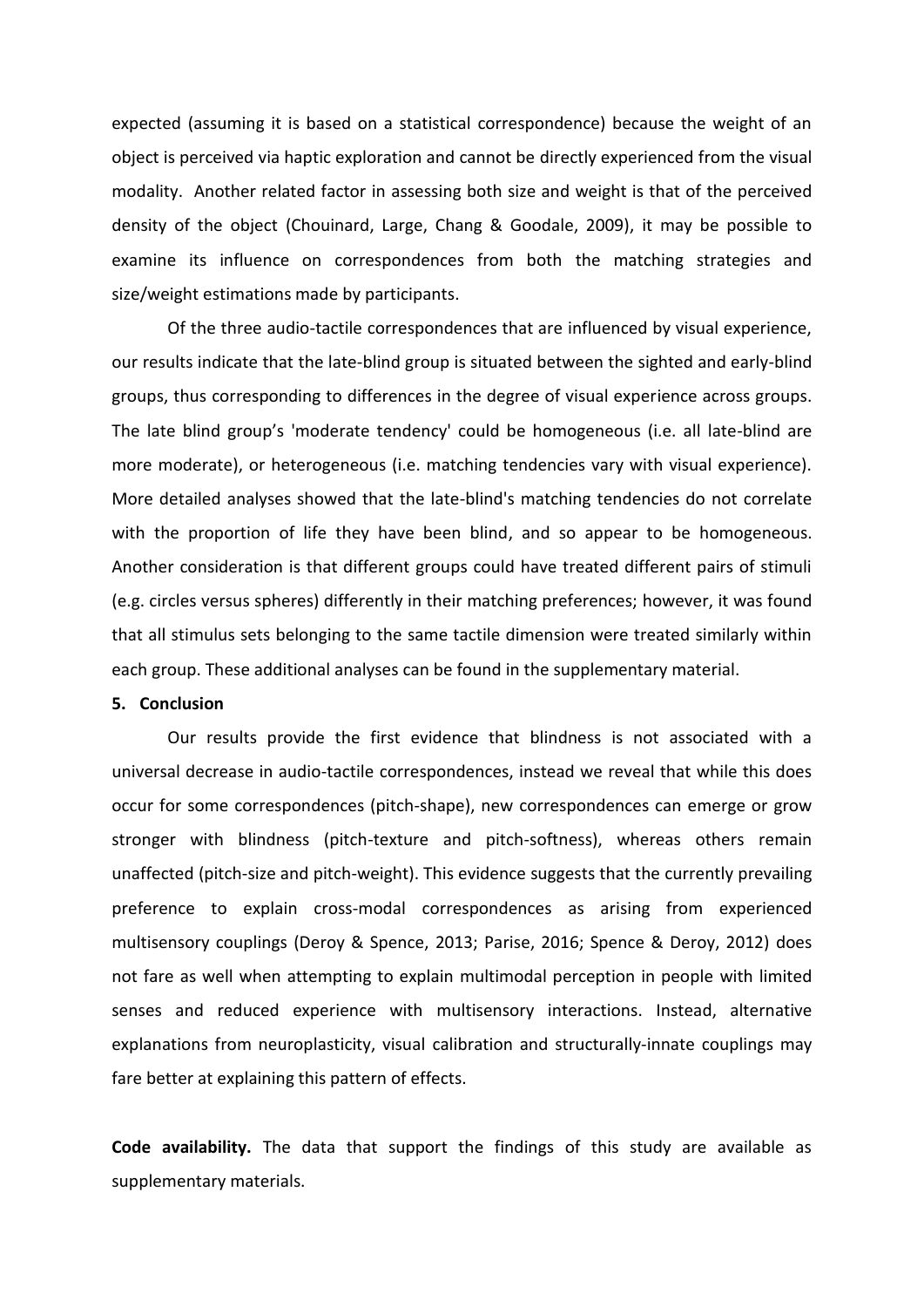## **Acknowledgements**

This work was supported by the RM Phillips Foundation (2014-2016 to J.W., G.H-F.), Polish Ministry of Science and Higher Education (2015–18 to K.P., 2013–16 to A.S.), the Foundation for Polish Science (START 2015 to K.P.), the Polish National Science Centre (OPUS 2013/11/B/HS6/01522 to A.S.), and the European Commission (H2020-MSCA-IF-2014- 655859 to K.P.).

### **Author contributions**

G.H-F., K.P. and J.W. designed the study with discussion from other co-authors, G.H-F. designed, collected and created all materials, the experiment was implemented by A.S. and conducted by M.S., analysis was conducted by D.R., K.P., and G.H-F., while the manuscript was written up by G.H-F., K.P., and J.W. with support from all co-authors.

### **Additional information**

Supplementary information is available for this paper.

Correspondence should be addressed to G.H-F.

## **Competing interests**

The authors have no competing interests to declare.

#### **References**

Albertazzi, L., Malfatti, M., Canal, L., & Micciolo, R. (2015). The hue of angles—was Kandinsky right?. *Art & Perception*, *3*(1), 81-92. doi: 10.1163/22134913-00002025

Bond, B., & Stevens, S. S. (1969). Cross-modality matching of brightness to loudness by 5-year-olds. *Perception & Psychophysics*, *6*(6), 337-339. doi: 10.3758/BF03212787

Chiou, R., & Rich, A. N. (2012). Cross-modality correspondence between pitch and spatial location modulates attentional orienting. *Perception*, *41*(3), 339-353. doi: 10.1068/p7161

Chouinard, P. A., Large, M. E., Chang, E. C., & Goodale, M. A. (2009). Dissociable neural mechanisms for determining the perceived heaviness of objects and the predicted weight of objects during lifting: An fMRI investigation of the size–weight illusion. *Neuroimage*, *44*(1), 200-212. doi: 10.1016/j.neuroimage.2008.08.023

Deroy, O., & Spence, C. (2013). Are we all born synaesthetic? Examining the neonatal synaesthesia hypothesis. *Neuroscience & Biobehavioral Reviews*, *37*(7), 1240-1253. doi: 10.1016/j.neubiorev.2013.04.001

Deroy, O., Fasiello, I., Hayward, V., & Auvray, M. (2016). Differentiated audio-tactile correspondences in sighted and blind individuals. *Journal of Experimental Psychology: Human Perception and Performance*, 42(8), 1204. doi: 10.1037/xhp0000152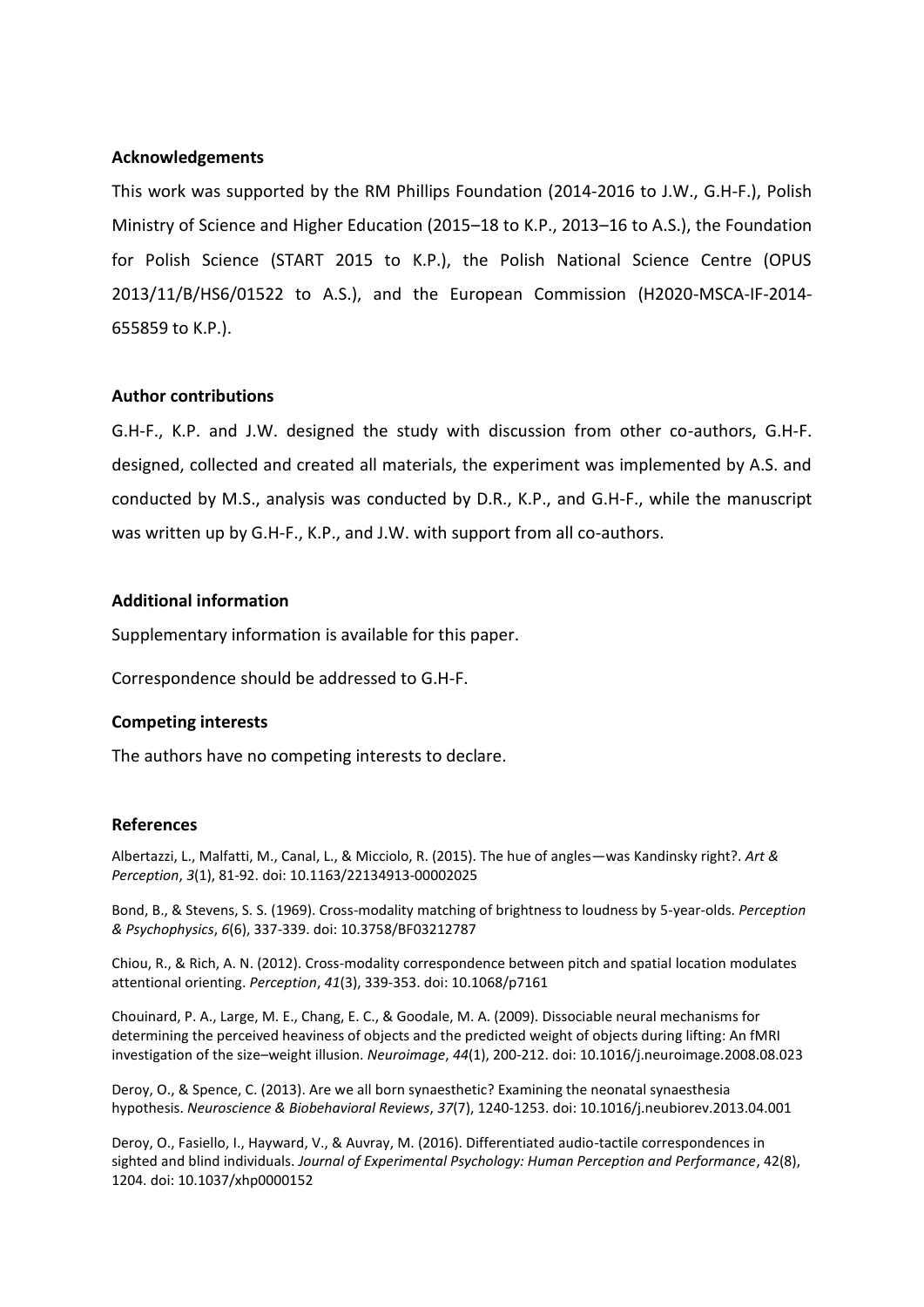Eitan, Z., & Timmers, R. (2010). Beethoven's last piano sonata and those who follow crocodiles: Cross-domain mappings of auditory pitch in a musical context. *Cognition*, *114*(3), 405-422. doi: 10.1016/j.cognition.2009.10.013

Eitan, Z., Ornoy, E., & Granot, R. Y. (2012). Listening in the dark: Congenital and early blindness and crossdomain mappings in music. Psychomusicology: Music, Mind, and Brain, 22(1), 33-45. doi: 10.1037/a0028939

Etzi, R., Spence, C., Zampini, M., & Gallace, A. (2016). When sandpaper is 'kiki' and satin is 'bouba': an exploration of the associations between words, emotional states, and the tactile attributes of everyday materials. *Multisensory Research*, *29*(1-3), 133-155. doi: 10.1163/22134808-00002497

Evans, K. K., & Treisman, A. (2009). Natural cross-modal mappings between visual and auditory features. *Journal of Vision*, *10*(1), 6-6. doi: 10.1167/10.1.6

Fryer, L., Freeman, J., & Pring, L. (2014). Touching words is not enough: How visual experience influences haptic–auditory associations in the "Bouba–Kiki" effect. *Cognition*, *132*(2), 164-173. doi: 10.1016/j.cognition.2014.03.015

Gallace, A., & Spence, C. (2006). Multisensory synesthetic interactions in the speeded classification of visual size. *Perception & Psychophysics*, *68*(7), 1191-1203. doi: 10.3758/BF03193720

Goodyear, B. G., & Menon, R. S. (1998). Effect of luminance contrast on BOLD fMRI response in human primary visual areas. *Journal of Neurophysiology*, *79*(4), 2204–2207

Gougoux, F., Zatorre, R. J., Lassonde, M., Voss, P., & Lepore, F. (2005). A functional neuroimaging study of sound localization: visual cortex activity predicts performance in early-blind individuals. *PLoS Biol*, *3*(2), e27. doi: 10.1371/journal.pbio.0030027

Hamilton-Fletcher, G., Witzel, C., Reby, D., & Ward, J. (2017). Sound properties associated with equiluminant colours. *Multisensory Research*, *30*(3-5), 337-362. doi: 10.1163/22134808-00002567

Held, R., Ostrovsky, Y., de Gelder, B., Gandhi, T., Ganesh, S., Mathur, U., & Sinha, P. (2011). The newly sighted fail to match seen with felt. *Nature Neuroscience*, *14*(5), 551-553. doi: 10.1038/nn.2795

Hosmer Jr, D. W., Lemeshow, S., & Sturdivant, R. X. (2013). *Applied logistic regression* (Vol. 398). John Wiley & Sons.

Hötting, K., Rösler, F., & Röder, B. (2004). Altered auditory-tactile interactions in congenitally blind humans: an event-related potential study. *Experimental brain research*, *159*(3), 370-381. doi: 10.1007/s00221-004-1965-3

Hötting, K., & Röder, B. (2004). Hearing cheats touch, but less in congenitally blind than in sighted individuals. *Psychological Science*, *15*(1), 60-64. doi: 10.1111/j.0963-7214.2004.01501010.x

Iachini, T., Ruggiero, G., & Ruotolo, F. (2014). Does blindness affect egocentric and allocentric frames of reference in small and large scale spaces?. *Behavioural Brain Research*, *273*, 73-81. doi: 10.1016/j.bbr.2014.07.032

Jäncke, L., Shah, N. J., Posse, S., Grosse-Ryuken, M., & Müller-Gärtner, H. W. (1998). Intensity coding of auditory stimuli: an fMRI study. *Neuropsychologia*, *36*(9), 875-883. doi: 10.1016/S0028-3932(98)00019-0

Lewald, J. (2002). Vertical sound localization in blind humans. *Neuropsychologia*, *40*(12), 1868-1872. doi: 10.1016/S0028-3932(02)00071-4

Jonas, C., Spiller, M. J., & Hibbard, P. (2017). Summation of visual attributes in auditory–visual crossmodal correspondences. *Psychonomic bulletin & review*, *24*(4), 1104-1112. doi: 10.3758/s13423-016-1215-2

Ludwig, V. U., Adachi, I., & Matsuzawa, T. (2011). Visuoauditory mappings between high luminance and high pitch are shared by chimpanzees (Pan troglodytes) and humans. *Proceedings of the National Academy of Sciences*, *108*(51), 20661-20665. doi: 10.1073/pnas.1112605108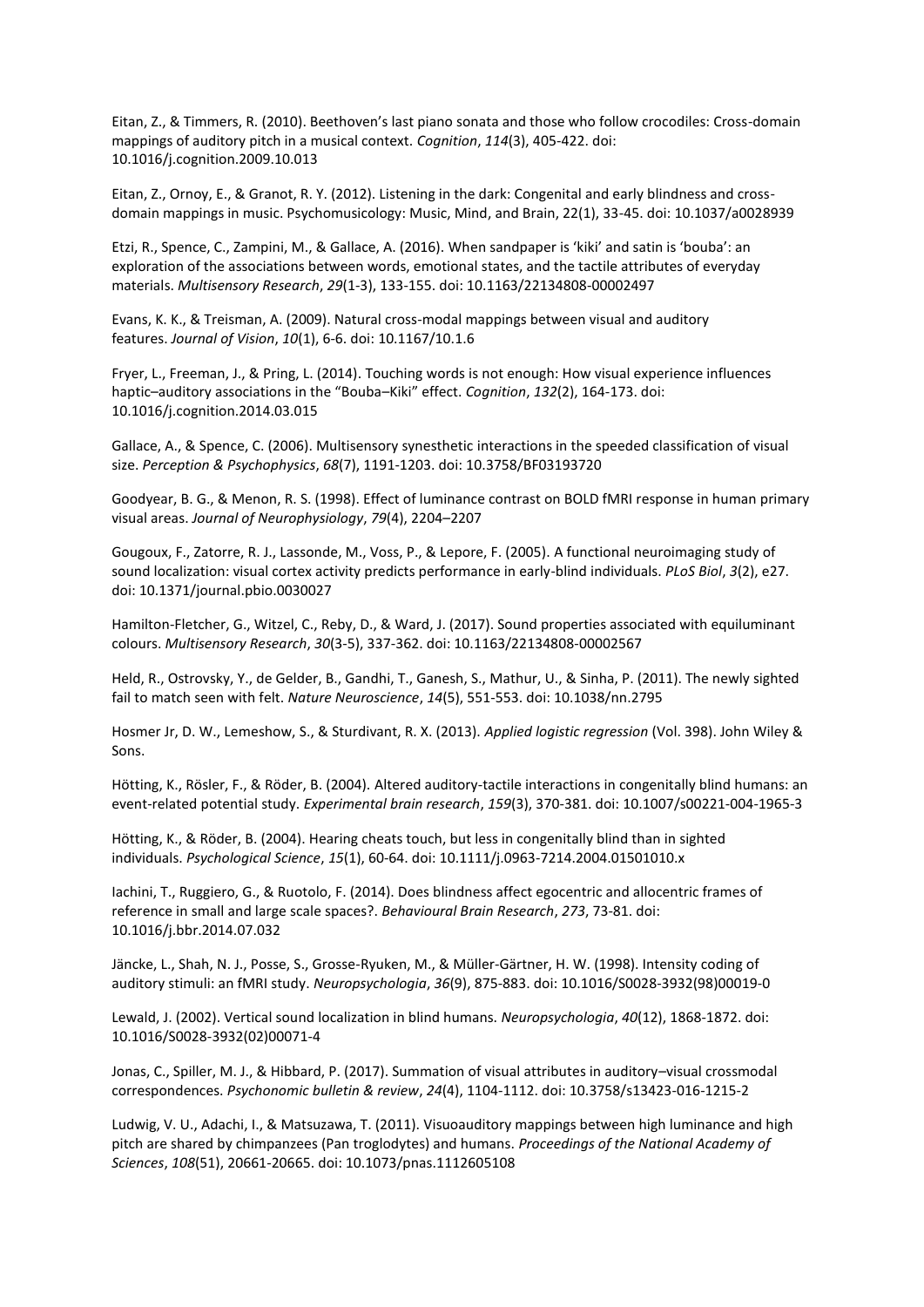Marks, L. E. (1987). On cross-modal similarity: Auditory–visual interactions in speeded discrimination. *Journal of Experimental Psychology: Human Perception and Performance*, *13*(3), 384. doi: 10.1037/0096-1523.13.3.384

Merabet, L.B., Hamilton, R., Schlaug, G., Swisher, J.D., Kiriakopoulos, E.T., Pitskel, N.B., Kauffman, T. & Pascual-Leone, A., 2008. Rapid and reversible recruitment of early visual cortex for touch. *PLoS One*, *3*(8), e3046. doi: 10.1371/journal.pone.0003046

Merabet, L. B., Swisher, J. D., McMains, S. A., Halko, M. A., Amedi, A., Pascual-Leone, A., & Somers, D. C. (2007). Combined activation and deactivation of visual cortex during tactile sensory processing. *Journal of Neurophysiology*, *97*(2), 1633-1641. doi: 10.1152/jn.00806.2006

Mondloch, C. J., & Maurer, D. (2004). Do small white balls squeak? Pitch-object correspondences in young children. *Cognitive, Affective, & Behavioral Neuroscience*, *4*(2), 133-136. doi: 10.3758/CABN.4.2.133

Morton, E. S. (1977). On the occurrence and significance of motivation-structural rules in some bird and mammal sounds. *American Naturalist*, 855-869. doi: 10.1086/283219

Mulert, C., Jäger, L., Propp, S., Karch, S., Störmann, S., Pogarell, O., Möller, H-J., Hegerl, U. (2005). Sound level dependence of the primary auditory cortex: Simultaneous measurement with 61-channel EEG and fMRI. *Neuroimage*, *28*(1), 49–58. doi: 10.1016/j.neuroimage.2005.05.041

Nava, E., Grassi, M., & Turati, C. (2016). Audio-visual, visuo-tactile and audio-tactile correspondences in preschoolers. *Multisensory Research*, *29*(1-3), 93-111. doi: 10.1163/22134808-00002493

Occelli, V., Spence, C., & Zampini, M. (2009). Compatibility effects between sound frequency and tactile elevation. *Neuroreport*, *20*(8), 793-797. doi: 10.1097/WNR.0b013e32832b8069

Palmer, S. E., Schloss, K. B., Xu, Z., & Prado-León, L. R. (2013). Music–color associations are mediated by emotion. *Proceedings of the National Academy of Sciences*, *110*(22), 8836-8841. doi: 10.1073/pnas.1212562110

Parise, C. V. (2016). Crossmodal correspondences: standing issues and experimental guidelines. *Multisensory Research*, *29*(1-3), 7-28. doi: 10.1163/22134808-00002502

Parise, C. V., Knorre, K., & Ernst, M. O. (2014). Natural auditory scene statistics shapes human spatial hearing. *Proceedings of the National Academy of Sciences*, *111*(16), 6104-6108. doi: 10.1073/pnas.1322705111

Pasqualotto, A., Spiller, M. J., Jansari, A. S., & Proulx, M. J. (2013). Visual experience facilitates allocentric spatial representation. *Behavioural Brain Research*, *236*, 175-179. doi: 10.1016/j.bbr.2012.08.042

Pisanski, K., Fraccaro, P. J., Tigue, C. C., O'connor, J. J., & Feinberg, D. R. (2014). Return to Oz: Voice pitch facilitates assessments of men's body size. *Journal of Experimental Psychology: Human Perception and Performance*, *40*(4), 1316-1331. doi: 10.1037/a0036956

Pisanski, K., Oleszkiewicz, A., & Sorokowska, A. (2016). Can blind persons accurately assess body size from the voice?. *Biology Letters*, *12*(4), 20160063. doi: 10.1098/rsbl.2016.0063

Pisanski, K., Feinberg, D., Oleszkiewicz, A., & Sorokowska, A. (2017). Voice cues are used in a similar way by blind and sighted adults when assessing women's body size. *Scientific Reports*, *7*. doi: 10.1038/s41598-017- 10470-3

Ramachandran, V. S., & Hubbard, E. M. (2001). Synaesthesia--a window into perception, thought and language. *Journal of Consciousness Studies*, *8*(12), 3-34.

Ratcliffe, V. F., Taylor, A. M., & Reby, D. (2016). Cross-modal correspondences in non-human mammal communication. *Multisensory Research*, *29*(1-3), 49-91. doi: 10.1163/22134808-00002509

Roskies, A. L. (1999). The binding problem. *Neuron*, *24*(1), 7-9. doi: 10.1016/S0896-6273(00)80817-X